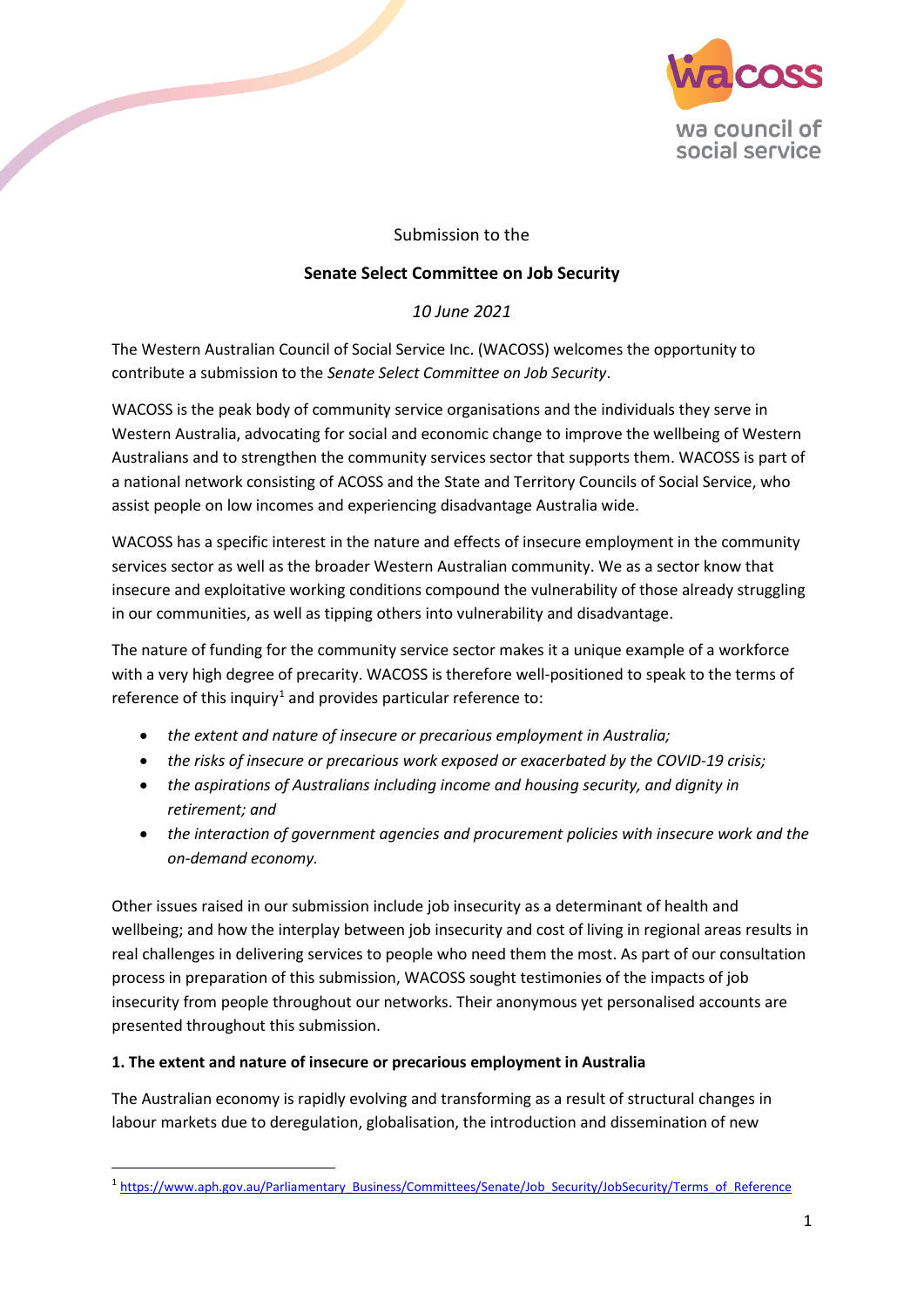technologies, shifting governmental policies regarding work and labour relations and increasing disruptions by large-scale economic crises. Over the past three decades, precarious employment has grown more rapidly than overall employment in most OECD countries, with this trend expected to continue.<sup>[2](#page-1-0)</sup> A growing and majority share of jobs in Australia's economy fall outside the once standard norm of permanent full-time employment and are constituted instead by part-time work, temporary and casual jobs, independent contractors, and more recently, "gig" or "on demand" jobs. Another type of precarious work, though generally not identified as such, is the unpaid internship or work experience. Young people often undertake some form of unpaid work experience in order to gain industry or 'real world' experience to improve their chances of finding a paid job. A 2013 research report commissioned by the Fair Work Ombudsman found that a growing number of Australian businesses are using unpaid interns to do work other employees are paid to do. $3$ 

Since the global financial crisis, levels of precarious employment within the Australian workforce have increased, offering workers low or illegal pay rates, little certainty over working hours, limited or no entitlement to paid leave and other benefits, lack of control over working conditions and lack of protection in employment. Taken together, the changes in the structure and stability of jobs, the nature and hours of work performed, and the deteriorating nature of bargaining, pay and conditions are impairing the ability of working people in Australia to reliably support themselves and their families.[4](#page-1-2)

There is a lack of comprehensive and accurate data that captures all of the dimensions of precarious work, such as irregular hours, multiple job holding, labour hire, gig work, and more, but it is estimated that less than half of employed Australians hold a permanent full-time paid job with leave entitlements.<sup>5</sup> Insights into casual employment by the Australian Bureau of Statistics (ABS) reveal that prior to the COVID-19 period, casuals accounted for 20 per cent of employed people in Australia and around 25 per cent of employees, representing 2.[6](#page-1-4) million Australian workers.<sup>6</sup> The most recent ABS data collected on casual employment rates in Western Australia (August 2020), indicates that 2[7](#page-1-5)7,400 people or 24 per cent of employees were casual workers.<sup>7</sup> Casual workers accounted for approximately *two-thirds* of people who lost a job early in the COVID-19 period, with the average weekly hours worked by casual employees falling a considerable 27.7 per cent between February and May, 2020. This compares to a decrease in working hours of 6.1 per cent for non-casual employees over the same time period.

The changing nature of work in the twenty-first century presents a fundamental threat to the twentieth century systems that currently govern industrial relations, occupational health and safety,

<span id="page-1-3"></span> $<sup>5</sup>$  Ibid.</sup>

<span id="page-1-4"></span><sup>6</sup> Australian Bureau of Statistics (2020[. Insights into casual employment, occupation and industry](https://www.abs.gov.au/articles/insights-casual-employment-occupation-and-industry#:%7E:text=Prior%20to%20the%20COVID%20period,employed%20people%20were%20casual%20employees)

<span id="page-1-5"></span><sup>7</sup> Australian Bureau of Statistics (2021) [Characteristics of Employment, Australia](https://www.abs.gov.au/statistics/labour/earnings-and-work-hours/characteristics-employment-australia/latest-release)

<span id="page-1-0"></span><sup>&</sup>lt;sup>2</sup> Lewchuk, W. and Laflèche, M. (2017). Precarious employment: what it means for workers and their families. In R. Burke and K. Page (Eds.), *Research Handbook on Work and Well-Being*. Edward Elgar

<span id="page-1-1"></span><sup>&</sup>lt;sup>3</sup>Stewart, A. & Owens, R. (2013). "Experience or Exploitation? The Nature, Prevalence and Regulation of Unpaid Work Experience, Internships and Trial Periods in Australia." Report for the Fair Work Ombudsman. The University of Adelaide.

<span id="page-1-2"></span><sup>4</sup> Carney, T., Stanford, J. (2018) "The Dimensions of Insecure Work: A Factbook", Centre for Future Work, The Australia Institute.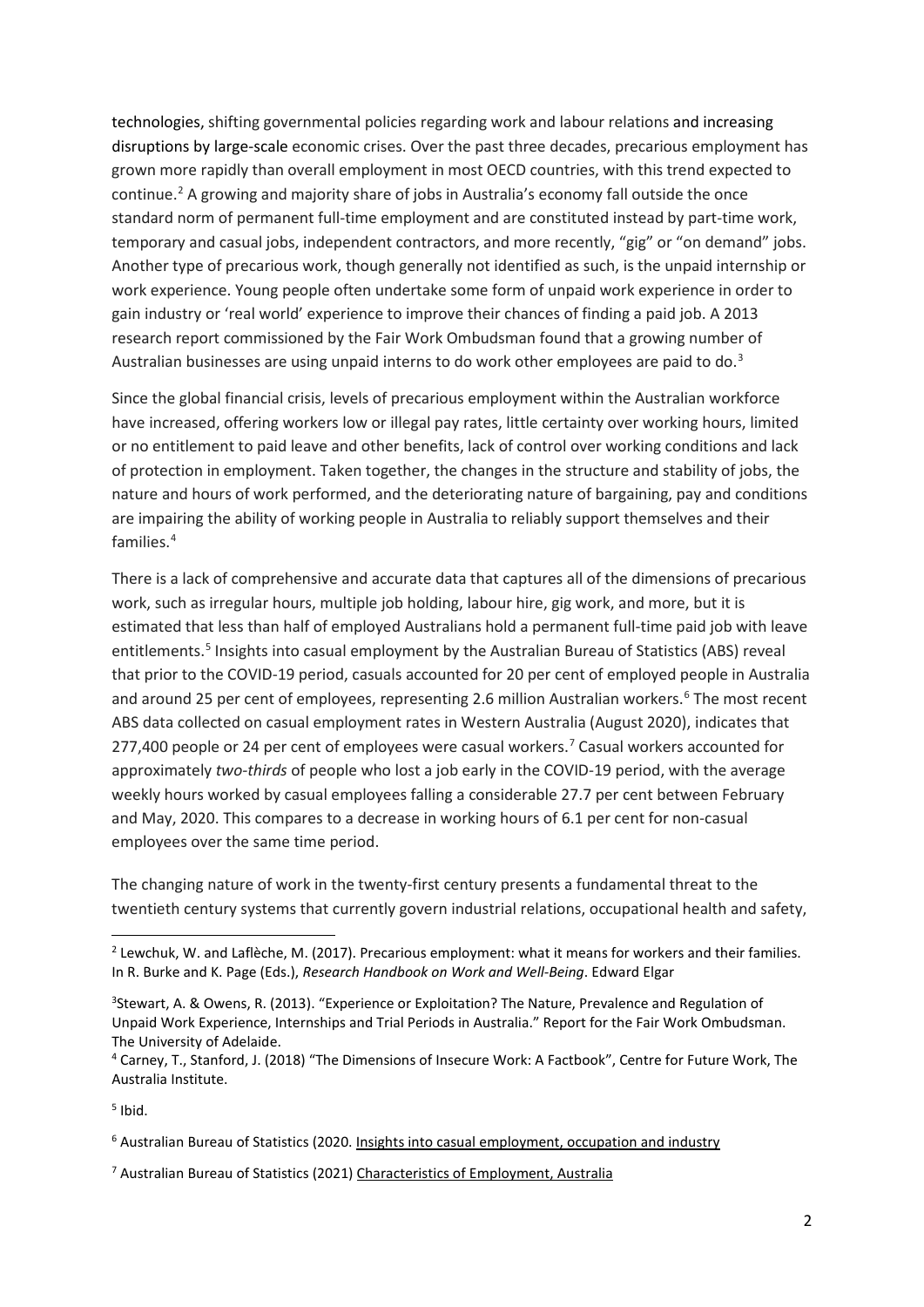retirement and social support in old age, and social services and support for those unable to work or secure and maintain sufficient work. We need to tackle the growth in inequality that threatens the nexus between productivity and wage growth and the wider health of our economy, and to devise a system of social security more appropriate and responsive to the needs of workers moving in and out of employment and struggling with insecure and unpredictable hours and incomes. The pandemic has shown that radical changes can be made to our social security system, and that they can be made quickly. It is clear that we need a more robust and fair employment conditions system that will be able to respond to changes in the nature of work and to guarantee the health of our economy and community into the future.

## **Recommendation: Improve national labour market data surveys to better capture and measure insecure and non-standard employment beyond casual employment.**

#### **1.1 The impact of job insecurity on the workforce**

The growth in insecure work has wide-reaching impacts on productivity, workplace culture and quality of life that are likely to have a deleterious impact on the resilience of the Australian workforce and global competitiveness of the Australian economy in the longer term. Empirical studies show the perception of job insecurity to be a work stressor, with negative consequences for a variety of indicators of health and wellbeing, like work engagement, burnout, mental well-being, and a multiplicity of somatic variables ranging from receptiveness for colds and flu to non-fatal heart attacks.<sup>[8](#page-2-0)</sup> An overview of the available literature provides a long list of the negative mental wellbeing and physical health outcomes of job insecurity, both on a general level, such as anxiety, depression, and heart disease, and a work-related level, such as reduced job satisfaction, absenteeism and poor interpersonal relationships at work.[9](#page-2-1)

Beyond health-related impacts, the social impact of precarious employment extends beyond the individual to the quality of family and home life, and this is replicated across a number of international studies. Canadian studies demonstrate a link between job insecurity and delayed household formation, delays in starting a family and social isolation.<sup>[10](#page-2-2)</sup> Scandinavian studies show that job insecurity is associated with increased work-family conflict.<sup>[11](#page-2-3)</sup> Research from the United States has shown how employment insecurity is leading to household breakdowns and has created major barriers to success for children living in households where employment is insecure.<sup>[12](#page-2-4)</sup> Analysis

<span id="page-2-0"></span> <sup>8</sup> De Witte, H., Pienaar, J. and De Cuyper, N. (2016) "Review of 30 Years of Longitudinal Studies on the Association Between Job Insecurity and Health and Well-Being: Is There Causal Evidence?" Australian psychologist 51(1): 18–31.

<span id="page-2-1"></span><sup>9</sup> De Witte, H., Vander Elst, T. and De Cuyper, N. (2015) "Job Insecurity, Health and Well-Being" in Vuori J., Blonk R., and Price, R.H. (eds) *Sustainable Working Lives*. Dordrecht: Springer Netherlands. 109–128.

<span id="page-2-2"></span> $10$  Lewchuk, W. and Laflèche, M. (2017) "Precarious work: what it means for workers and their families" in Burke, R.J. and Page, K.M. (eds) *Research Handbook on Work and Well-Being.* Northampton, MA: Edward Elgar Pub.

<span id="page-2-3"></span><sup>&</sup>lt;sup>11</sup> Richter, A., Naswall, K., & Sverke, M. (2010). Job insecurity and its relation to work-family conflict: Mediation with a longitudinal data set. Economic and Industrial Democracy, 31(2), 265–280.

<span id="page-2-4"></span> $12$  Putnam, R. (2015), Our Kids: The American Dream in Crisis, New York: Simon and Schuster.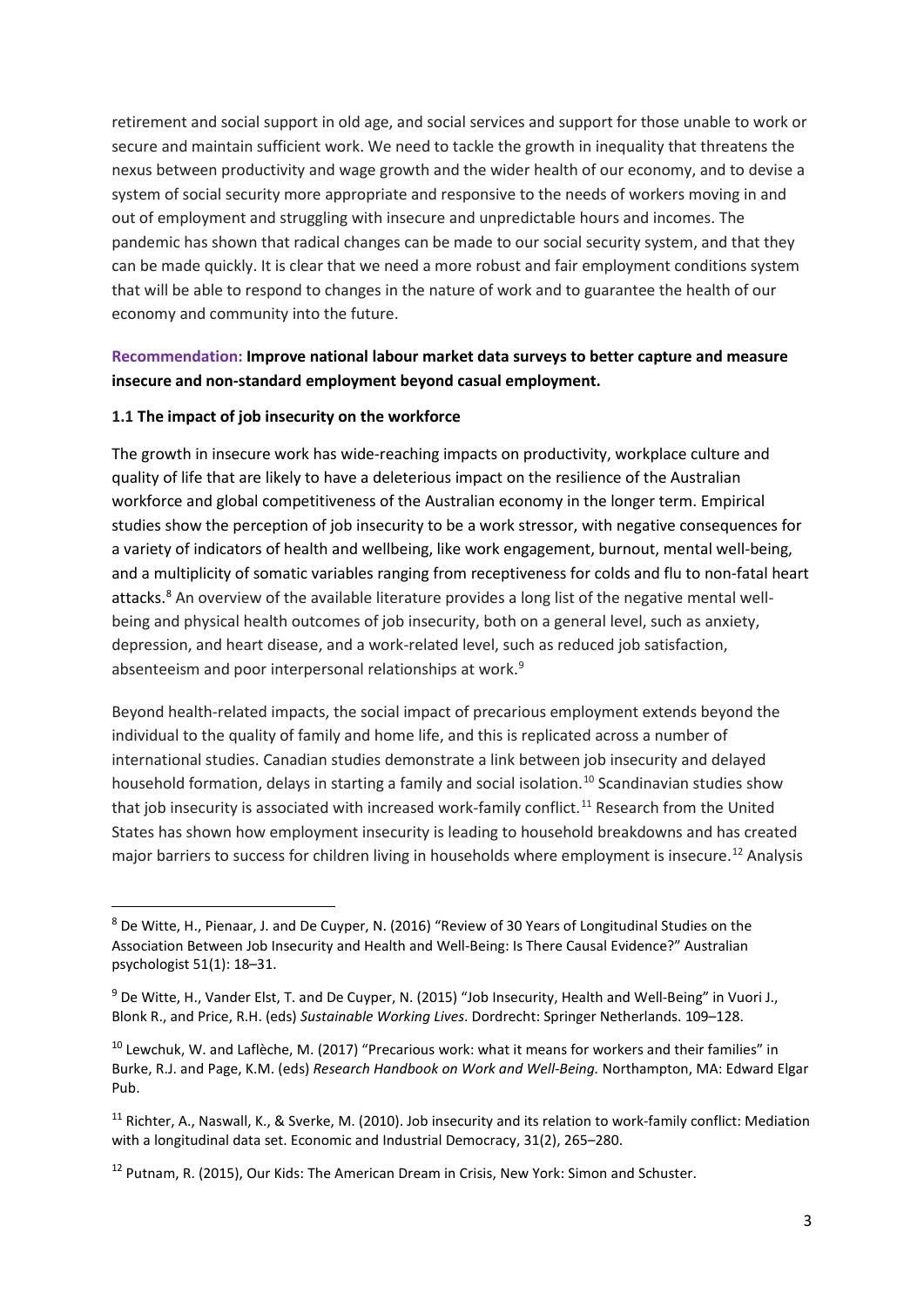of the available evidence demonstrates a negative relationship between parental job insecurity and children's well-being, motivation, and school performance.<sup>[13](#page-3-0)</sup>

While the growth in precarious employment clearly delivers some short-term benefits to employers in terms of increased flexibility and responsiveness, the impacts of insecurity on workplace culture, productivity and loyalty are likely to have more serious longer-term impacts. This is particularly of concern for the service economy, where staff morale directly impacts on customer engagement and service quality, and in industries where organisations rely on workers assessing risks and making judgements to uphold the longer-term interests of the business or institution.

Given the growing extent and pervasive nature of job insecurity and subsequent adverse outcomes for employees and their families, policymakers, employers and community service organisations need to turn their attention quickly and effectively to these issues to provide more secure working conditions and improve occupational health outcomes.

## **1.2 Nature of precarious employment in the community sector**

Community services related industry sectors and occupations form one part of the overall *Health Care and Social Assistance* industry, which is the largest employing industry in Australia. In 2020 there were approximately 1.7 million people employed in this industry, which is projected to increase to more than 1.9 million by 2024.**[14](#page-3-1)** Health care and social assistance is already the largest employing industry in Western Australia and is projected to grow faster than any other area of the economy over the next five years.[15](#page-3-2)

In considering the profile of the Western Australian community service workforce, it is characterised by:

- High levels of casual and part-time work;
- Short-term contracts with uncertainty of renewal;
- A high staff turnover and burnout rate;
- Award-dependent, low incomes that are typically lower than other occupations with similar skills sets;
- A highly feminised workforce; and
- Almost entirely dependent upon State and Federal government funding or philanthropic grants for their income

Fluctuating government funding, greater demand for services, and an increasingly competitive tendering environment are putting increasing financial pressure on the not-for-profit community services sector, which in turn impacts employment opportunities and retention of staff. Unlike other areas of public service delivery such as education and health, that are founded on policies of universal entitlement and population or demand-based funding, social services continue to rely on

<span id="page-3-0"></span><sup>&</sup>lt;sup>13</sup> Mauno, S., Cheng T., and Lim, V. (2017) "The Far-Reaching Consequences of Job Insecurity: A Review on Family-Related Outcomes", *Marriage & Family Review*, 53(8): 717-743 DOI: 10.1080/01494929.2017.1283382

<span id="page-3-1"></span><sup>14</sup> Australian Industry and Skills Committee (2020) [National Industry Insights: Community Services](https://nationalindustryinsights.aisc.net.au/industries/community-services)

<span id="page-3-2"></span><sup>&</sup>lt;sup>15</sup> State Training Board (2019) Social Assistance and Allied Health Workforce Strategy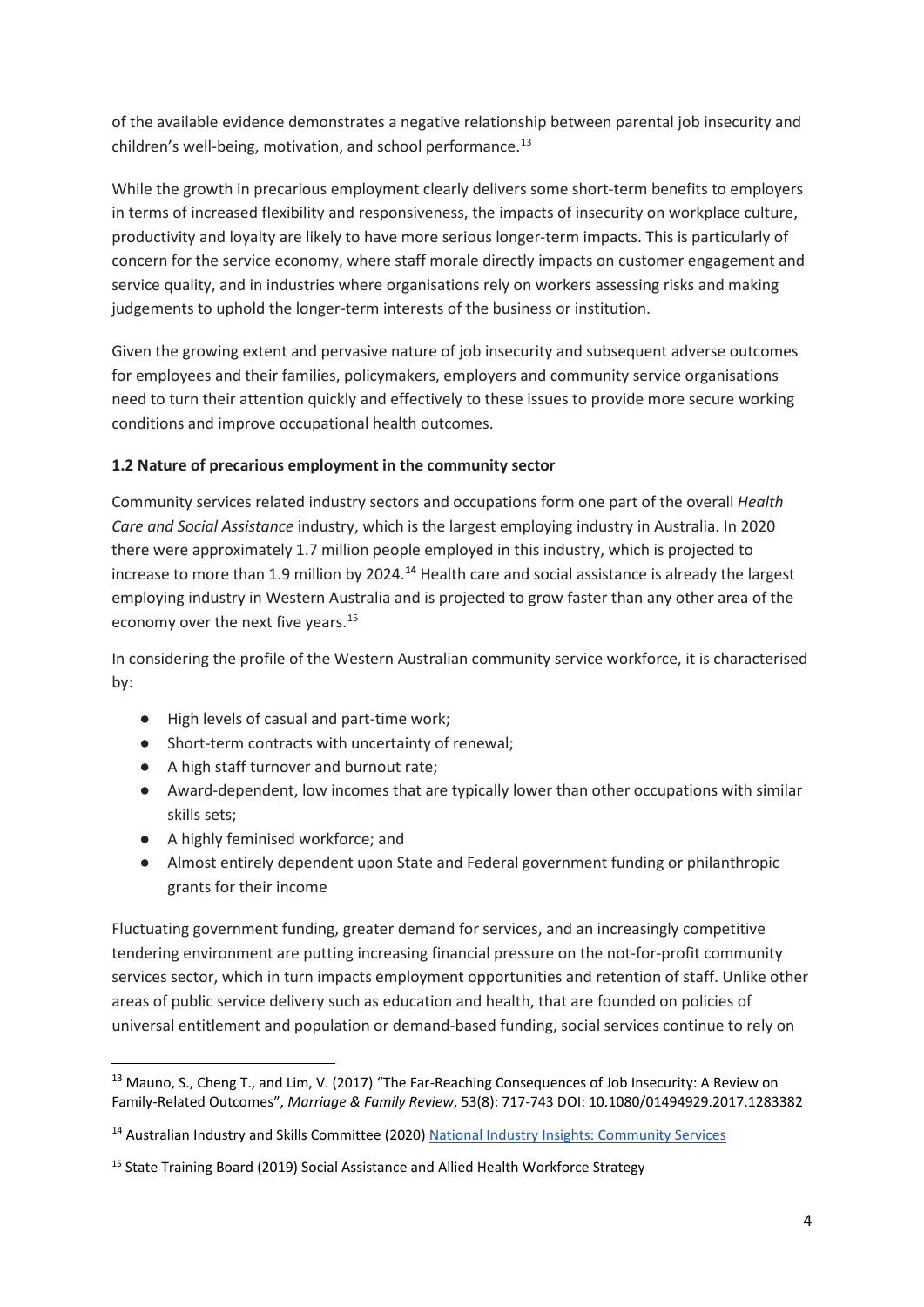ad hoc program-based funding models that seldom keep pace with community need or the true cost of service delivery.

Community service organisations are currently operating in contexts of converging crises and constraints. An extraordinary run of events, including the catastrophic Black Summer bushfires, the coronavirus pandemic, and the more recent Wooroloo bushfire and Cyclone Seroja in Western Australia, have resulted in a rapid influx of new groups requiring support, and increased need among existing clients and communities. Many Western Australians are experiencing financial vulnerability, hardship and bill stress for the first time as the cost of living continues to increase while government coronavirus support measures have ceased. This is reflected in the increasing demand for services and areas of concern across the State, including housing, homelessness, food relief, financial counselling, mental health, child protection and family and domestic violence. The Financial Counselling Network, for example, runs the Hardship Utility Grant Scheme (HUGS) Service Centre and Emergency Relief and Food Access Service (ERFAS) and has reported month-on-month increases for both services since November 2020. In May 2021, the HUGS Service Centre handled over 1940 calls from customers, retailers, and advocates and received 815 applications, an increase of 122% from the previous month. The ERFAS service saw on increase of 21% from the previous month assisting 889 clients and providing them with 1,229 emergency relief pathways worth \$60,303.<sup>[16](#page-4-0)</sup>

The additional complexity of need in the community in response to these disasters catalysed increased government spending to support the community services sector, but this funding is soon set to expire, impacting community sector workers, their clients and communities. Some COVID emergency funding was made available by the WA Government, for example, to address the increase in COVID-related financial hardship amongst the community. This funding allowed a high number of new financial counsellors to enter the sector (approximately 25 FTE financial counsellors across the State), with significant resources being invested in training these new financial counsellors while they simultaneously completed studies to attain their financial counselling Diploma. The current COVID funding for financial counselling, however, is due to expire from December this year, potentially leading to the loss of financial counselling services at a time when demand for these services is expected to escalate.

Prior to COVID-19, it was already predicted that the demand for health and social services will *triple*  by 2030. Growth areas include aged care and disability services, mental health and wellbeing, early childhood education and care. New and intensified needs are arising from COVID crisis, relating to job and income loss, mental health, housing and family and domestic violence.<sup>[17](#page-4-1)</sup> Despite this, there is currently no workforce development strategy to ensure the community services sector has the capable and caring skilled workforce our community will need, now and into the future.<sup>[18](#page-4-2)</sup> Developing and sustaining a skilled community services workforce to meet projected need is becoming an increasing challenge, given the existing gap in skills and workforce capability across a

<span id="page-4-0"></span> <sup>16</sup> Financial Counselling Network (2021) [HUGS Service Centre \(HSC\)](https://www.financialcounsellingnetwork.org.au/hugs-service-centre-hsc/)

<span id="page-4-1"></span><sup>&</sup>lt;sup>17</sup> Cortis, N & Blaxland, M (2020): Australia's community sector and COVID-19: Supporting communities through the crisis. Sydney: ACOSS

<span id="page-4-2"></span><sup>18</sup> State Training Board (2017) *State Training Plan 2017–2020[,](http://www.stb.wa.gov.au/sites/default/files/STB_STP_2017_2020.pdf)* [http://www.stb.wa.gov.au/sites/default/files/STB\\_STP\\_2017\\_2020.pdf](http://www.stb.wa.gov.au/sites/default/files/STB_STP_2017_2020.pdf)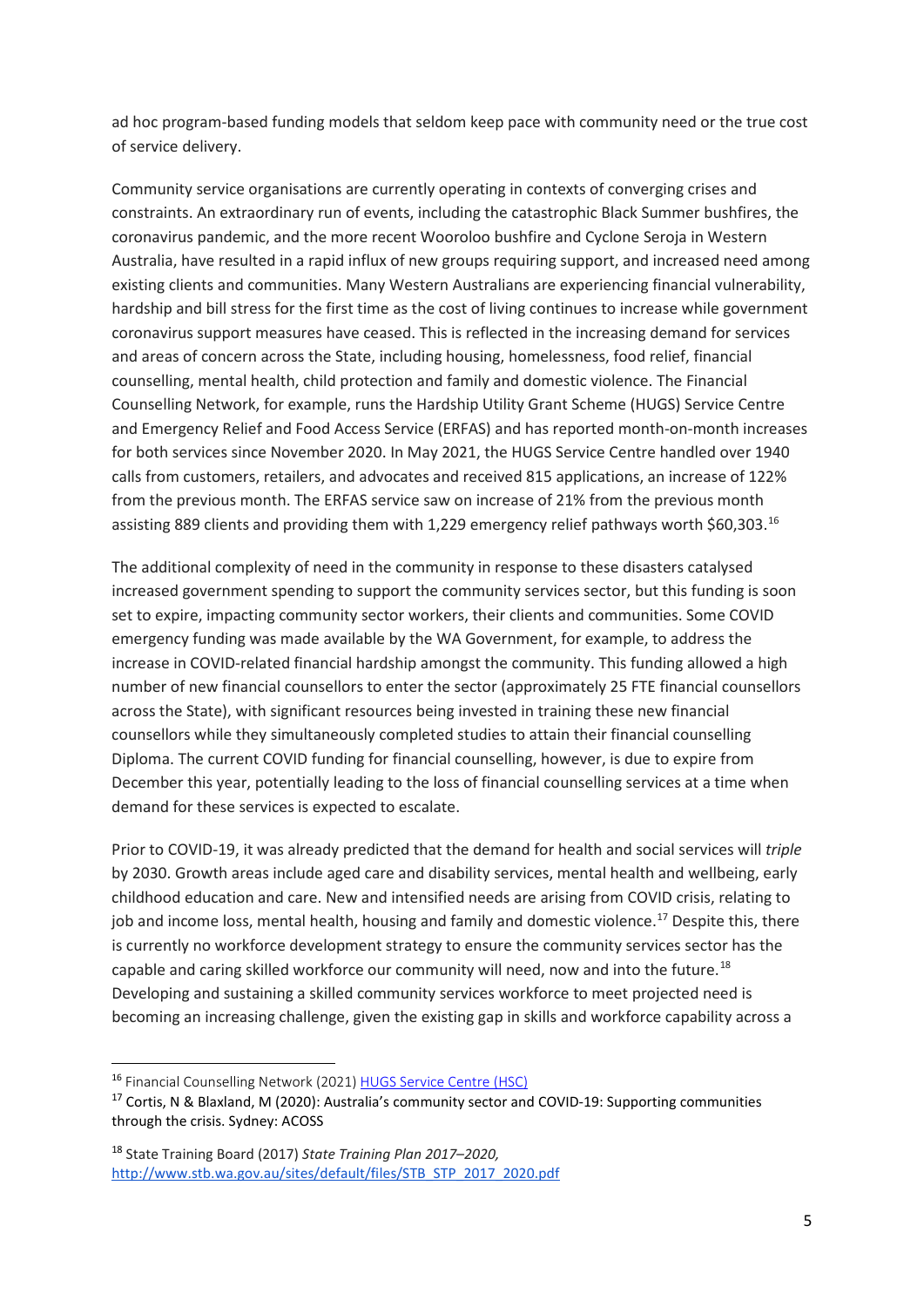number of service areas and a tightening funding environment. Safe, effective, connected, personcentred community services require a skilled, competent and proactive workforce with appropriate qualifications and experience to deliver high-quality services; these jobs cannot be automated. Secure, well-paid community services jobs growth requires significant government investment to attract workers through improved wages, education, training, qualifications and career pathways. Without such investment, the community service sector will experience significant impacts on their capacity to service the increasing complexity of need spreading throughout our communities.

It is crucial that jobs in this sector are secure, quality jobs. Not only for the wellbeing of the workers themselves, but also for the people that they support. The care workforce is predominantly female (71 per cent of full-time workers)<sup>[19](#page-5-0)</sup> and continues to be low-paid and undervalued—despite the efforts of sector advocates, peak bodies and unions to secure better pay through the industrial relations system.

**Recommendation: Develop and implement a workforce development strategy for the community services sector aimed at attracting and retaining appropriately qualified individuals with the skills and abilities to meet current and future needs through quality service provision.**

## **1.2 Geographic inequality**

#### *Community Service workforce*

Regional Australians and those working in the regions experience significantly higher levels of insecurity and inequality when compared to people living in metropolitan areas. Already in many regional communities, community services cannot keep pace with demand, with workforce shortages exacerbated by low-paid, short-term contracts and high cost of living. Attracting and retaining staff is extremely difficult in regional areas as salary packages do not cover housing and rental costs, which are prohibitively high in towns that also service a large number of the fly-in flyout mining workforce. Medium weekly rent has increased to \$650-\$700 and up to \$1000 or more in some locations; the mining town of Tom Price has advertised a three-bedroom, two-bathroom home for \$2500 per week. With essential services being delivered in regional areas predominantly through short-terms contracts (approximately 6-12 months in length) and providing an average salary of \$70,000 per annum for workers, the lack of job security coupled with the high cost of living is not only undesirable for most workers, but financially untenable. Insecure, inappropriate and unaffordable housing in regional areas interacts with insecure and precarious work to create barriers to regional employment that limit regional growth and exacerbate boom and bust cycles in regional towns and centres.

In regional and remote areas of Western Australia, the need for skilled workers and secure jobs is intensified by localised conditions such as higher concentrations of Indigenous populations, ageing populations, distance from health care and other services, and uniquely complex psychological, health and social issues. Attracting and retaining new and skilled staff is hampered by several

<span id="page-5-0"></span><sup>&</sup>lt;sup>19</sup> Duncan, A and Cassells, R. (2019) Gender Equity Insights 2019: Breaking through the Glass Ceiling, Bankwest Curtin Economics Centre and the Workplace Gender Equality Agency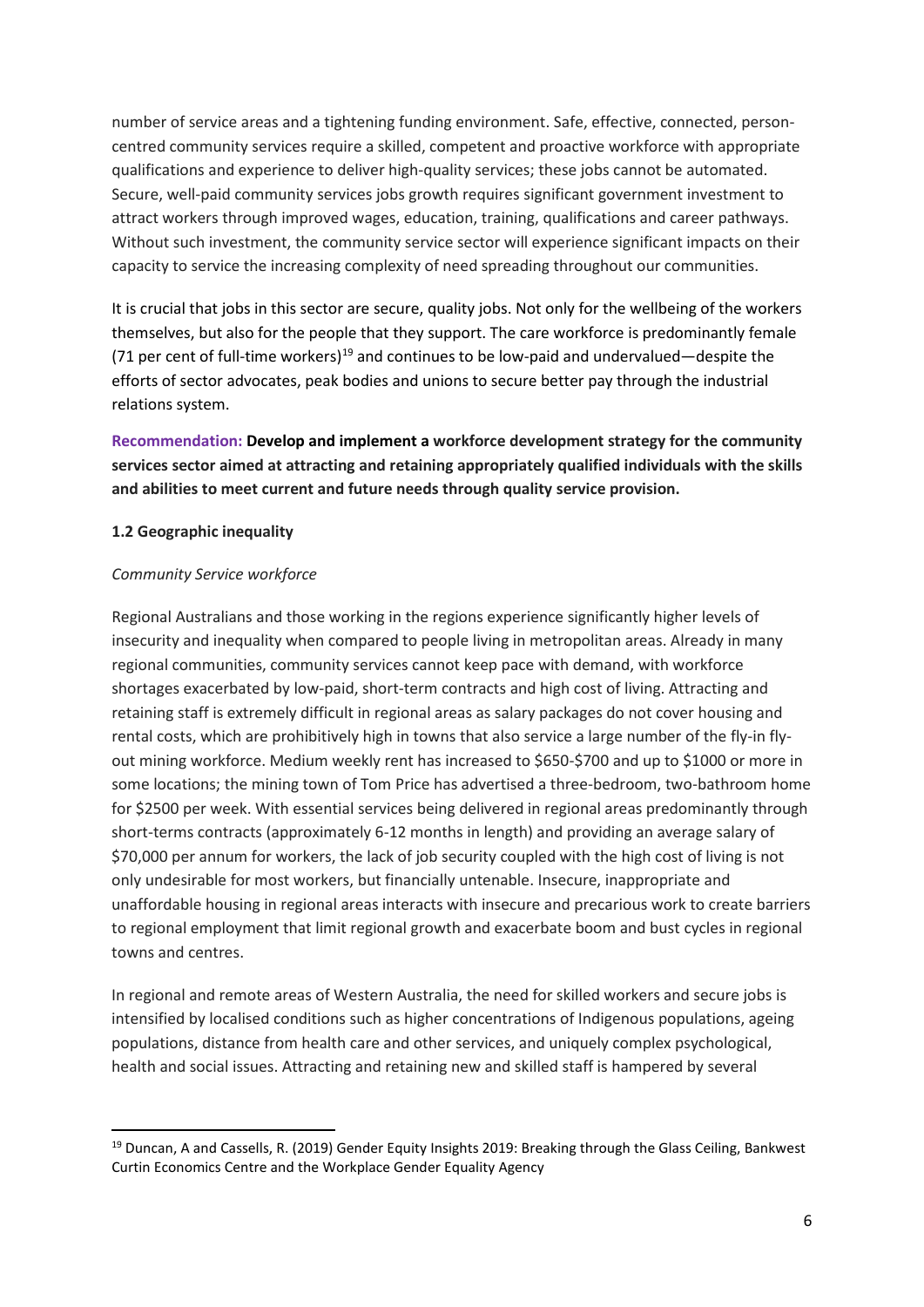structural barriers, including an ability to offer regular contracts, upgrade pay and career opportunities and the aforementioned cost of living pressures.

### *Case Study: Yaandina Community Services*

*"We commenced our service with a nine bed Frail aged hostel in 1990 and since 2014 we have operated a very successful 20 bed facility that was one of the first to be successfully accredited under the new Aged Care Standards in August 2019.*

*We received a Federal Government grant and constructed an additional 10 beds which are ready for tenanting however we cannot utilise these facilities because of a lack of workers. We need workers to cover three shifts across a 24-hour period, including nurses, support workers, cleaners and kitchen staff. Housing in our area is highly sort after by many sectors and we cannot compete with the income of government, resources and business sectors, many of which have their own housing solutions for their staff.*

*Many local people work in our home care and disability services as well as our youth, family and alcohol and other drug services. There just are not enough local people seeking shift work in an aged care facility that also has to begin implementing a number of recommendations from the Royal Commission agreed to by government. Although these include positive things like a slight increase in the daily fee we receive, and uncapping of beds, these do not help with employing staff. One of the recommendations is to increase the time spent with each resident which may mean an increased in staffing. Without affordable housing, it is very hard to attract people to town."*

Policy interventions will be required to not only support high workforce growth in the community service sector in both regional and metropolitan areas, but also to ensure that the sector has the skills, qualities and capabilities to deliver high quality, person-centred services. This will require secure employment with good pay and conditions and rewarding career opportunities with access to training and development.

Organisations will need to be able to attract qualified, skilled staff in the locations where critical service gaps remain entrenched and also in locations where jobs are expanding, which will require careful metropolitan and regional workforce planning. Attention will need to be given to the entire employee lifecycle, with policies directed towards attraction, recruitment and retention, including professional development, career pathways and supporting staff wellbeing.

# **Recommendation: Support and develop the regional workforce through innovative attraction and retention strategies that support pathways to education, training and career development backed by longer term contracts.**

#### *Labour hire and temporary visa workers*

Stories of exploitation from people in regional and rural areas working under labour-hire agencies show that the negative consequences of labour-hire and insecure work are real and disturbingly common in some sectors of the Australian economy such as agriculture. Migrant farmworkers working under labour-hire contractors with 457 temporary work (skilled) visas, for example, are in insecure work that is indirect and exploitative. Growers' over-reliance on labour-hire contractors has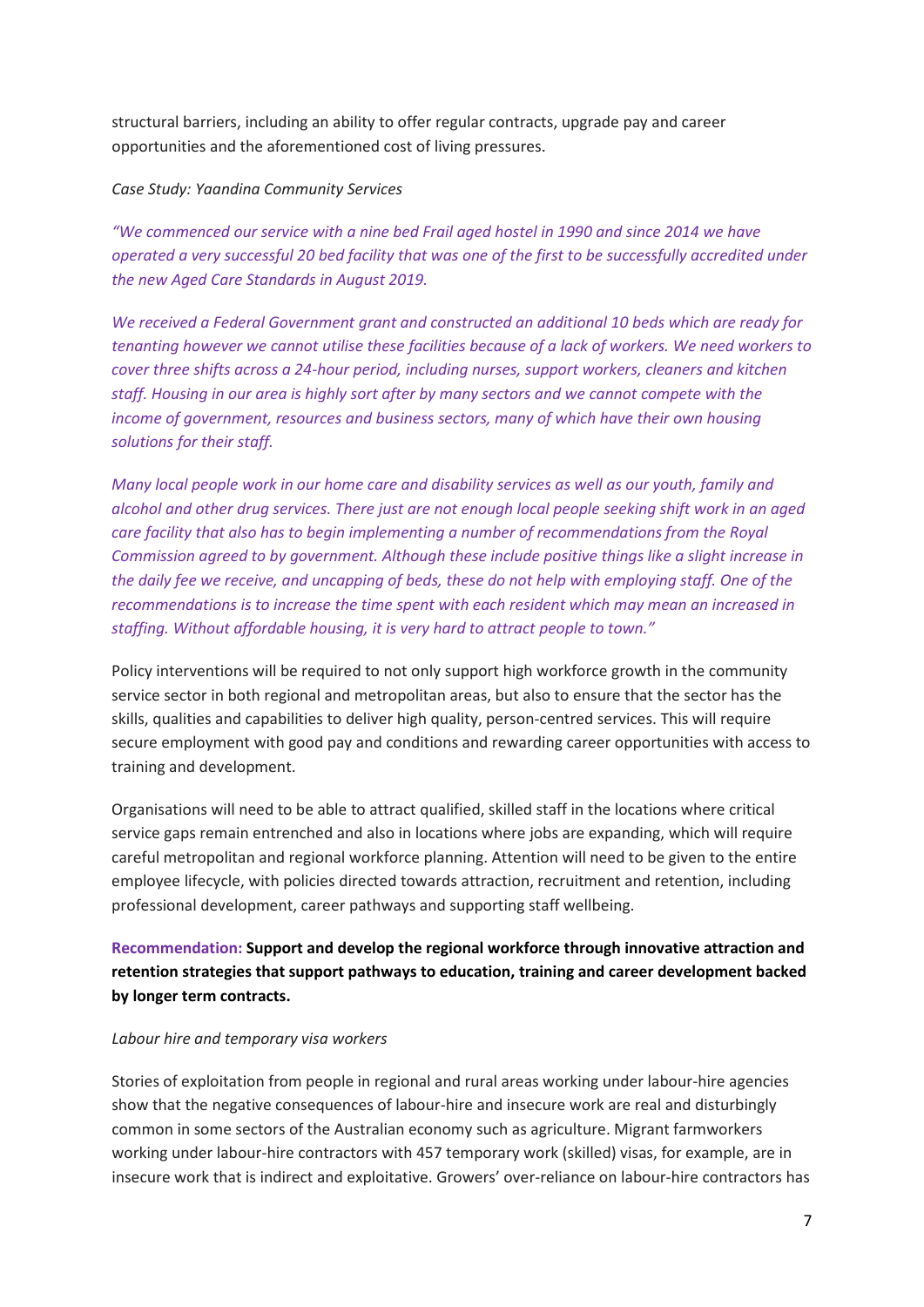entrenched casual, insecure employment, even when the work is consistent and predictable. Outsourcing to labour-hire contractors creates distance between food retailers, growers and workers that enables unlawful work practices to develop and persist.<sup>[20](#page-7-0)</sup>

According to the United Workers Union, many migrant farmworkers are paid far less than the legal minimum pay and work conditions in Australia, while being forced to pay for sub-par accommodation and transport provided by employment contractors at exorbitant prices. Many workers suffer repetitive strain and other injuries, due to the excessively fast pace of work, and lack of training and rotation across activities; they are also subject to intimidation, racial discrimination and sexual harassment.<sup>[21](#page-7-1)</sup>

The exploitation of foreign workers in our regions is a widespread and systemic issue, reflecting serious breaches of supplier standards and Australia's major supermarkets' own ethical sourcing policies. [22](#page-7-2) A high-profile investigative report found farmers and suppliers who uphold legal labour and pay standards are being dropped by the supermarkets, who are instead granting contracts to cheaper suppliers using grossly exploited labour.<sup>[23](#page-7-3)</sup> The relentless downward pressure that the supermarkets apply on their suppliers to cut costs and incur more of the risks, coupled with the lax auditing regime governing labour-hire contractors, drives farmers and suppliers to resort to cutprice, illegal labour. The poor prevailing wages and conditions that result are an industry problem, and affect all workers, whether citizens, permanent residents or temporary visa holders, driving workers from the industry and preventing others from wanting to enter it.

COVID-19 border restrictions revealed the dangers of the agricultural industry's reliance on unscrupulous labour hire contractors and temporary labour. In order to attract and retain workers in the agricultural industry, the wages, working conditions, job and visa security of horticulture workers must be improved.

# **Recommendation: Dedicate resources for oversight and protection of agricultural workers including those on temporary visas, together with effective auditing of labour-hire schemes.**

## **2. Risks of insecure or precarious work exposed or exacerbated by the COVID-19 crisis**

The COVID-19 pandemic has been a crisis like no other, with economic activity shut down for a protracted period and ongoing social distancing measures required to contain the risk of further outbreaks. The pandemic reignited important debates concerning the future and security of work, and the value we place on frontline workers providing essential services. These debates centred on the uncomfortable acknowledgement that some of the lowest-paid and most precarious workers in this country were providing the essential goods and services that our community depended upon to be healthy, safe and functioning during a crisis.

<span id="page-7-0"></span> <sup>20</sup> United Workers Union (2020) *[Submission: National Agricultural Workforce Strategy.](https://www.unitedworkers.org.au/wp-content/uploads/2021/02/UWU-NALAC-Submission-2020.pdf)*

<span id="page-7-1"></span> $21$  Ibid.

<span id="page-7-2"></span><sup>&</sup>lt;sup>22</sup> Woolworths Group (2017) [Woolworths Limited's Ethical Sourcing Policy](https://www.woolworthsgroup.com.au/content/Document/Ethical%20Sourcing%20Policy.pdf)

<span id="page-7-3"></span><sup>&</sup>lt;sup>23</sup> Four Corners (2017) [Slaving Away.](https://www.abc.net.au/4corners/slaving-away-promo/6437876) Australian Broadcasting Commission.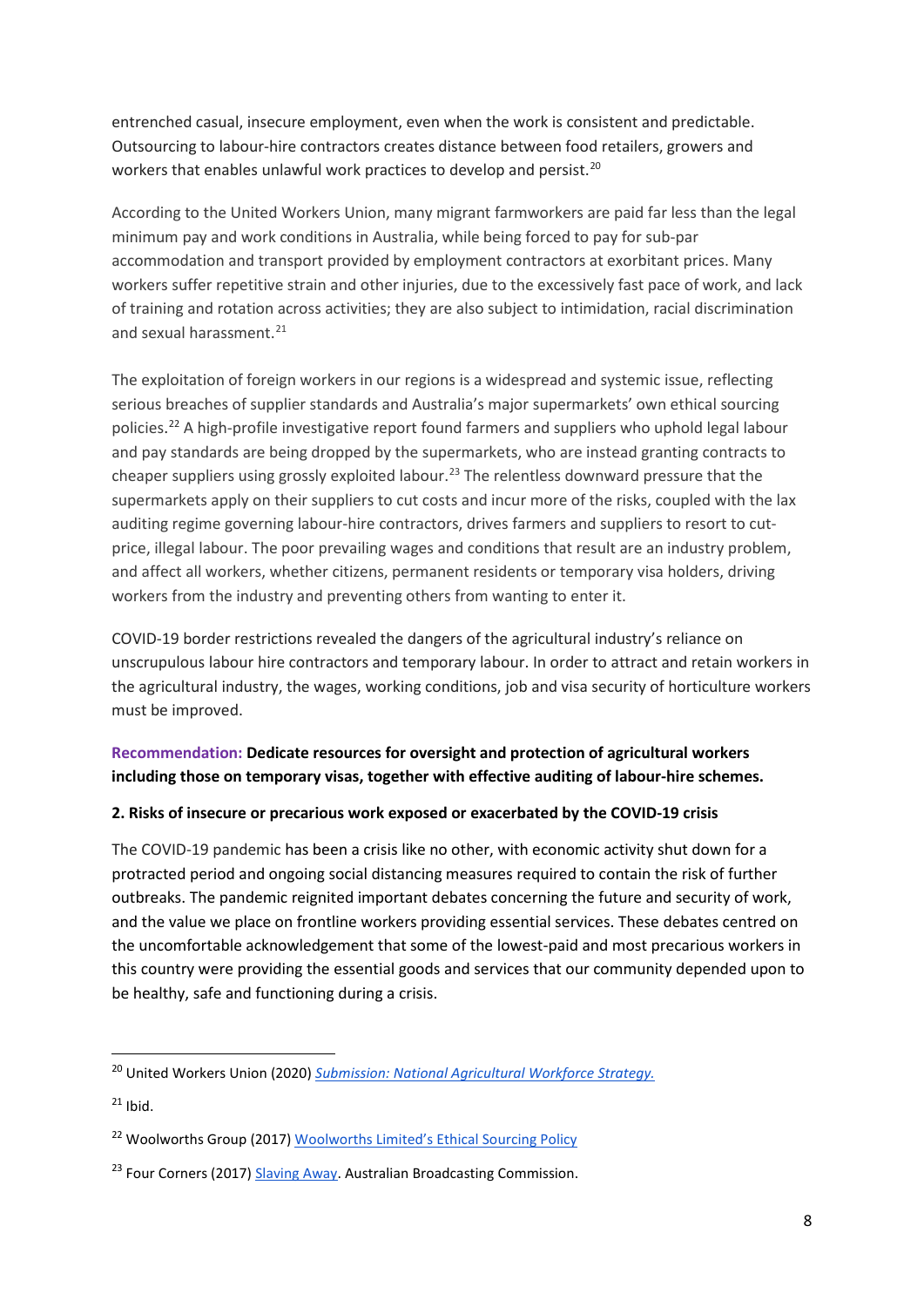The crisis also revealed the inherent public health dangers of casual and precarious working conditions, not only for workers but for the broader population. Widespread underemployment and low pay across sectors have increased the number of Australians who rely on multiple jobs to cover living expenses. Casual workers moving between multiple workplaces dramatically increase the risk of the contagion spreading. Many essential workers are also employed on casual contracts, with no entitlement to sick leave, and thus cannot afford to stay home when they are unwell. Such conditions contributed to the spread of COVID-19 through residential aged care and hotel quarantine. Victorian premier Daniel Andrews labelled insecure work 'toxic', and largely responsible for Victoria's second wave.<sup>[24](#page-8-0)</sup> The Victorian Government has since initiated a Secure Work Pilot Scheme to provide up to five days of sick and carers pay at the national minimum wage for casual or insecure workers in priority industries.<sup>[25](#page-8-1)</sup>

The economic impact from COVID-19 demonstrated that casual and insecure workers are at the front line of retrenchment in an economic downturn, yet crisis response wage subsidy policies excluded the most precariously placed people in Australia's job market. Despite the pandemic politicising the issue of insecure work, Australian labour laws and current workplace trends are further exacerbating the prevalence of insecure work. We put the effectiveness of our recovery at risk if action isn't taken to secure better work conditions for those typically marginalised in our economy: women, temporary visa holders, Indigenous workers and young people.

# **Recommendation: Develop policy and planning measures to ensure the next crisis response or stimulus package is better targeted to the most-affected industries, regions, groups and skill sets.**

#### **2.1 Women**

Across every sector, from public health to the economy, social care to public safety, the impacts of COVID-19 have been gendered. While Australia has been quite fortunate and successful in minimizing the spread and impact of COVID-19 compared to other countries, the disproportionate impact on women and other groups facing social inequality remains. More women than men have reported working zero hours, losing their jobs or facing difficulty finding work due to COVID, and a greater increase in their hours of unpaid care work.<sup>[26](#page-8-2)</sup> Women also account for the majority of those working on the frontline in the healthcare sector or high-risk environments such as aged care, not only exposing them to greater health risks but also longer hours and increased responsibilities, despite their low pay.[27](#page-8-3) Domestically, women also faced increased exposure to domestic violence during the crisis, with the converging effects of economic and social stress, increased use of drugs and alcohol and social isolation measures restricting movement, amplifying the triggers for domestic abuse.<sup>[28](#page-8-4)</sup>

<span id="page-8-0"></span><sup>&</sup>lt;sup>24</sup> Kolovos, B. (2020[\) Vic breaks record with 484 new virus cases.](https://www.canberratimes.com.au/story/6844018/vic-breaks-record-with-484-new-virus-cases/) The Canberra Times

<span id="page-8-1"></span><sup>25</sup> Victorian Government (2021[\) Secure Work Pilot Scheme](https://www.vic.gov.au/secure-work-pilot-scheme#:%7E:text=Secure%20Work%20Pilot%20Scheme%201%20Timing.%20The%20pilot,high%20rates%20of%20casualisation.%20...%203%20Consultation.%20)

<span id="page-8-2"></span><sup>26</sup> Workplace Gender Equality Agency. (2020, May 11). *Gendered impact of COVID-19*. https://www.wgea.gov.au/topics/gendered-impact-of-covid-19

<span id="page-8-3"></span><sup>&</sup>lt;sup>27</sup> Matthewson, G., & Kalms, N. (2020). The Essential Gendered Lens. THE SITE MAGAZINE. https://www.thesitemagazine.com/xyx-lab

<span id="page-8-4"></span><sup>&</sup>lt;sup>28</sup> Segrave, M., & Pfitzner, N. (2020). Family violence and temporary visa holders during COVID-19. Monash University. https://doi.org/10.26180/5f6b1218b1435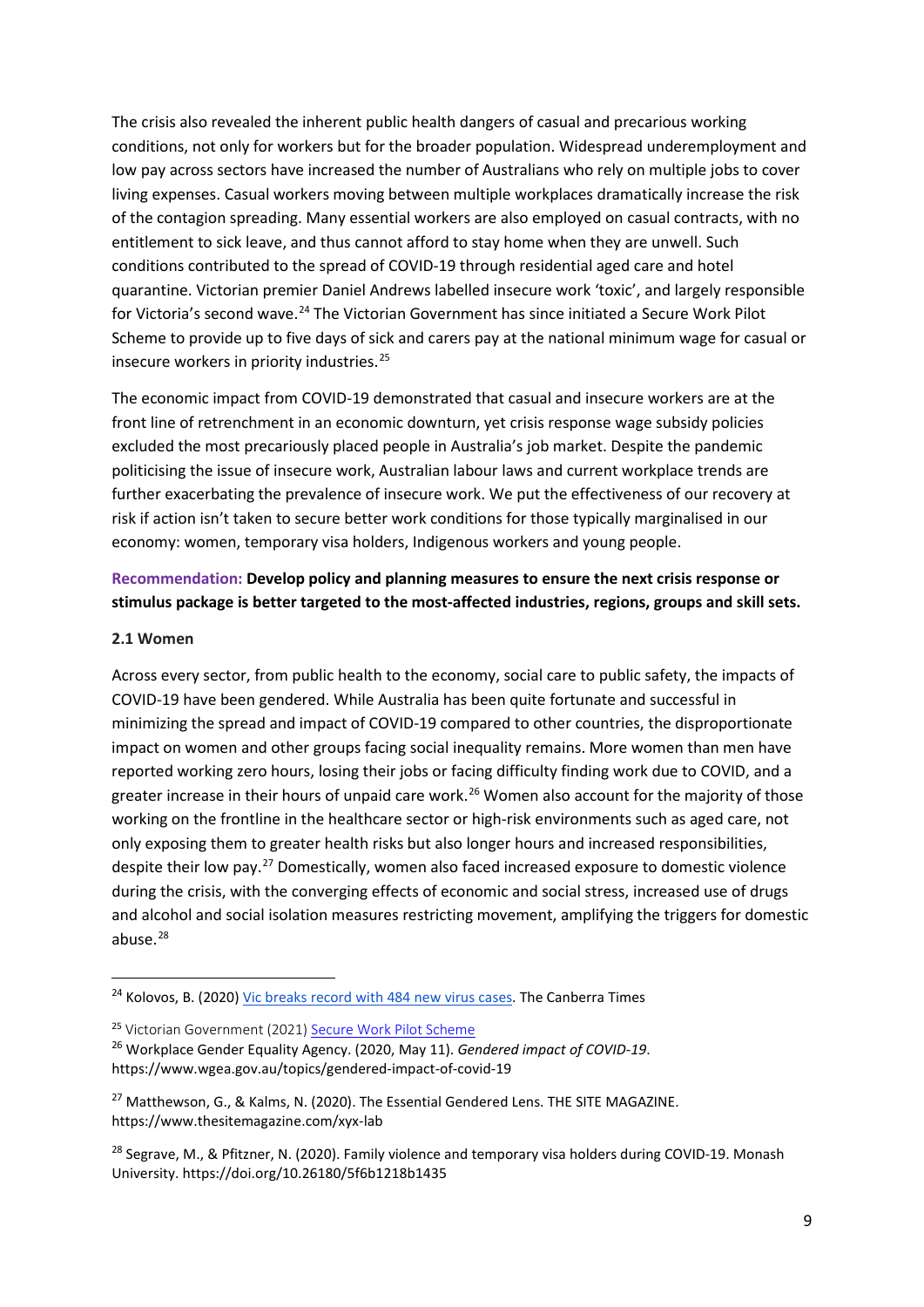While research remains limited, there is emerging evidence that the pandemic has differentially impacted women by intersecting with other structural drivers of disadvantage and marginalization, including race and ethnicity, socioeconomic status, age, disability, and migration and refugee status, among others.<sup>[29](#page-9-0)</sup> Women that hold temporary visa status have reported multiple pandemic-related impacts, including unemployment and critical income loss, increased rates and severity of domestic violence, housing insecurity, and ineligibility for community services as a result of their migration status.<sup>[30](#page-9-1)</sup> Population survey data shows women are significantly more likely than men to have experienced negative mental health impacts, including severe anxiety and depression, with women that are single parents, women from culturally diverse backgrounds that adhere to an extended family model, or women experiencing homelessness and other forms of social exclusion particularly vulnerable.<sup>[31](#page-9-2)</sup> Although it has been recognized that economic and social pandemic-related impacts are compounded for women facing intersectional disadvantage, there is a lack of data on the experiences of diverse groups such as women with disability, the elderly, and women who identify as  $LGETOI+.32$  $LGETOI+.32$ 

Despite the clear gendered impacts of the pandemic, government policies to date categorically disadvantaged women by inadvertently excluding a large number from wage protection mechanisms, and stimulus investments favouring male-dominated industries like manufacturing and construction.[33](#page-9-4) Far too many low-paid women in insecure and casualised jobs were locked out of the Australian government's JobKeeper wage subsidy due to its design, which excludes casual employees with less than 12 months' service for their current employer and temporary visa holders. 200,000 Australian women who work in the food services, accommodation, and retail trade sectors alone missed out on the JobKeeper payment, due to its exclusion of casual employees.<sup>[34](#page-9-5)</sup> This figure does not account for the large number of international students or women seeking asylum who are in casual, insecure or exploitative work that also lost jobs and denied income support payments.

The series of knee-jerk policy responses to the threats posed by the COVID crisis to childcare services provide a clear case study of systemic bias disproportionately impacting women in casualised work. They also highlight the problems arising from considering early childhood education and care services only in the context of workforce participation and social security, and not as critical to early childhood development. Early childhood education and care should be a public service with a universal entitlement that is the foundation of our primary education system. We witnessed how

<span id="page-9-4"></span><sup>33</sup> Dawson, E. (2020, October). The case for a care led recovery. Per Capita. https://percapita.org.au/wpcontent/uploads/2020/10/The-Case-for-a-Care-Led-Recovery\_FINAL-1.pdf

<span id="page-9-5"></span><sup>34</sup> Dwyer. (2020, June 9). COVID19 – Impact on Women: The need for effective and equitable recovery policies and interventions. Https://Www.Aph.Gov.Au/DocumentStore.Ashx?Id=6c48c9d0-E888-447c-Bc77- 54dbddf4af08. https://www.aph.gov.au/help/500?aspxerrorpath=/DocumentStore.ashx

<span id="page-9-0"></span> $^{29}$  Ryan, N. E., & El Ayadi, A. M. (2020). A call for a gender-responsive, intersectional approach to address COVID-19. Global Public Health, 15(9), 1404–1412. https://doi.org/10.1080/17441692.2020.1791214

<span id="page-9-1"></span><sup>&</sup>lt;sup>30</sup> Segrave & Pfitzner (2020).

<span id="page-9-2"></span><sup>&</sup>lt;sup>31</sup> Women's Mental Health Alliance. (2020, October). Policy brief: Impacts of COVID 19 on women's mental [health and recommendations for action.](https://womenshealthvic.com.au/resources/WHV_Publications/WMHA_Impacts-of-COVID19-on-womens-mental-health-and-recommendations-for-action_Update-13-October-2020_(Fulltext-PDF).pdf) 

<span id="page-9-3"></span><sup>32</sup> Segrave & Pfitzner (2020)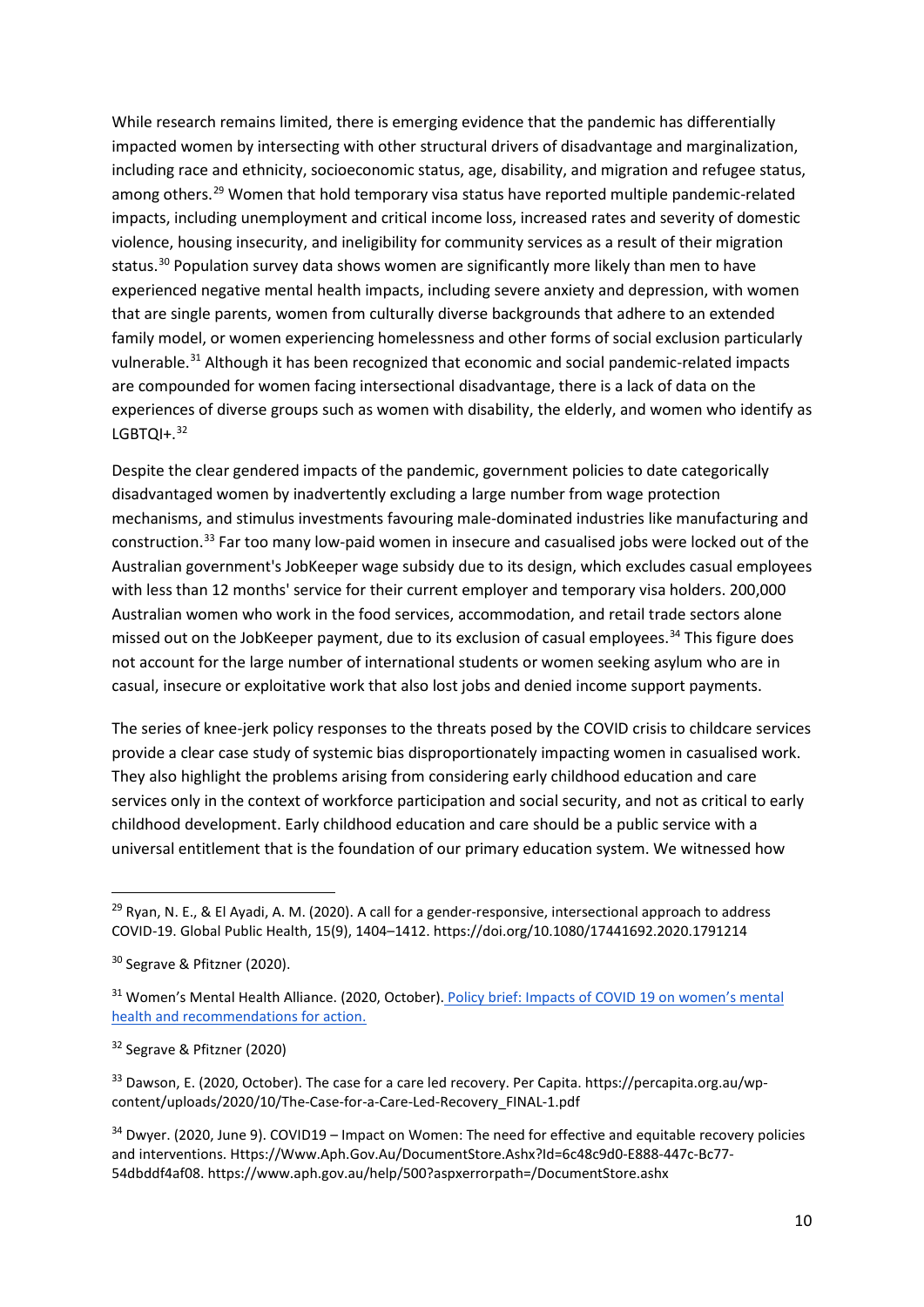stopping schools stopped our economy, and how childcare services failing threatened to take out a quarter of our frontline health workers, police and social services during the crisis.

In addition, the government's economic recovery policies have so far upheld a traditional bias to investment in physical infrastructure and construction over social infrastructure and services, despite the services sector accounting for close to 78 per cent of total employment in Australia.<sup>[35](#page-10-0)</sup> These investment and wage protection policies do not provide direct support to the Australian women working (often part-time or casually) in heavily feminised industries and occupations, such as healthcare, aged, disability and child-care, teaching, the arts, retail, and hospitality, all of which have been significantly disrupted by the pandemic. While the government has provided muchneeded funding to frontline domestic violence support services, there have been zero measures introduced to address women's economic security, threatening to reverse the gains in labour market participation made by women in recent decades.

According to *The Centre for Future Work*, the gender pay gap narrowed between November 2019 and May 2020 as thousands of women lost low-paid jobs. However, the disproportionate concentration of women in newly-created casual jobs, typically with lesser hours, security and pay when compared to men's paid work, is now returning the gender pay gap back to almost equal its pre-pandemic dimensions.<sup>[36](#page-10-1)</sup> In addition to the gender pay gap, available evidence suggests that Australian women face inequality in the workplace in the following areas: lower-income and more precarious forms of employment, lower superannuation balances and gender power inequalities that place them at greater risk of workplace harassment.<sup>[37](#page-10-2)</sup> These factors are partly responsible for women being more likely to live in (and spend more years living in) poverty than men.

# **Recommendation: Create a Women's Budget Unit within Treasury with the capacity and mandate to assess the gendered impacts of budget decisions and reduce the gender pay gap.**

## **2.2 Migrant Workers and Temporary Visa Holders**

Before COVID-19, more than 2 million temporary migrants in Australia accounted for up to 10 per cent of the Australian workforce in key sectors such as agriculture, hospitality, construction, and healthcare*.* Some of these workers were engaged in precarious work arrangements with minimal or no access to welfare payments; limitations which continued during the pandemic*.* [38](#page-10-3) The health, social and economic impacts of lockdown laws disproportionately disadvantaged temporary visa holders and were significantly compounded by their deliberate exclusion from virtually all government social security support packages.

<span id="page-10-0"></span> <sup>35</sup> World Bank. (2020). Employment in services (% of total employment) (modelled ILO estimate) - Australia | Data. https://data.worldbank.org/indicator/SL.SRV.EMPL.ZS?locations=AU&view=chart

<span id="page-10-1"></span><sup>&</sup>lt;sup>36</sup> Pennington, A (2021) Women's Casual Job Surge Widens Gender Pay Gap, Briefing Paper. The Australia Institute: Centre for Future Work

<span id="page-10-2"></span><sup>&</sup>lt;sup>37</sup> Australian Human Rights Commission. (2017). Unleashing the power of gender equality: Priorities of Kate Jenkins Australian Sex Discrimination Commissioner. https://humanrights.gov.au/our-work/sexdiscrimination/publications/unleashing-power-gender-equality-201

<span id="page-10-3"></span><sup>38</sup> Chaudhuri, U. & Boucher, A. (2021). "The future of enforcement for migrant workers in Australia: Lessons from overseas," Sydney Policy Lab, University of Sydney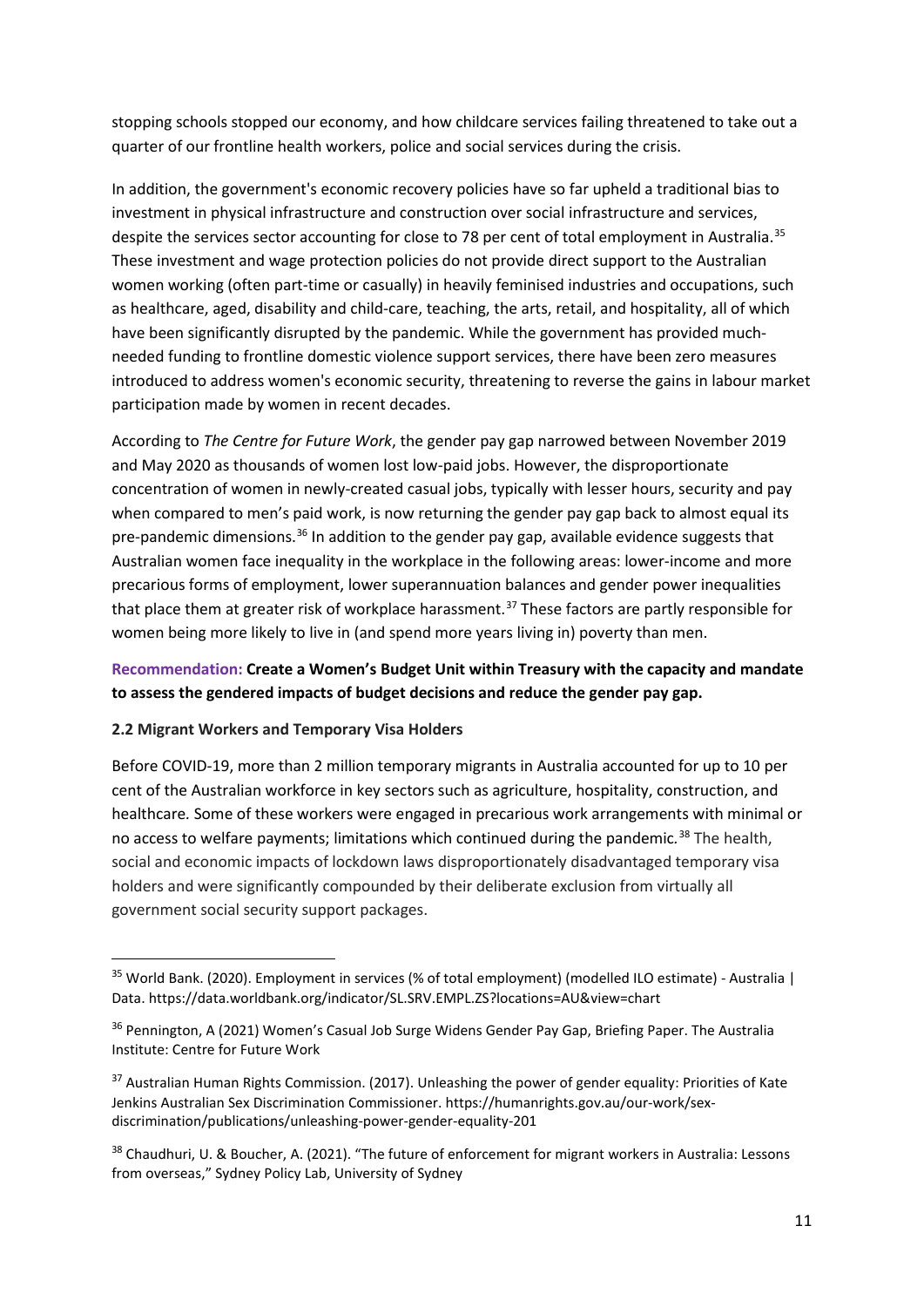As several industries with high concentrations of casualisation and temporary visa holders were most severely impacted by the shutdown, including hospitality, retail, entertainment and tourism, the extent of job and working hour losses were high. A nationwide survey of 5,342 temporary visa holders conducted by Unions NSW between March and May 2020 found 65 per cent of respondents had lost their job during the survey period (60 per cent for international students) and 23 per cent had their hours significantly reduced.<sup>[39](#page-11-0)</sup> At the time of the survey, 87 per cent of respondents were experiencing difficulty covering basic living expenses, with 30 per cent unable to pay rent and anticipated imminent eviction and 43 per cent skipping meals on a regular basis.<sup>[40](#page-11-1)</sup>

A small window of support through the early superannuation access scheme was extended to temporary visa holders, however the Commonwealth government suddenly reversed the policy as of 1 July 2020. A study by Farbenblum and Berg (2021) revealed that many international students (both those paid in cash but also those paid through direct deposit) soon discovered that their superannuation entitlements were never made by their employers<sup>41</sup>, and therefore could not even take advantage of this scheme. Some of these offending employers later entered into liquidation and impacted international students were unable to recover their unpaid entitlements.<sup>[42](#page-11-3)</sup>

Temporary visa holders, including students, graduates and working holiday makers also fill important front-line roles in sectors such as aged care, delivery driving, or (as the recent *case 903* in Perth illustrates) hotel quarantine and other security services. Case 903, and the Victorian illustration where workers were obliged to continue working across multiple Residential Aged Care Facilities, clearly demonstrates the high risks associated with insecure, low-paid work for essential workers at the frontline of the pandemic.

COVID-19 simply highlighted many of the employment issues faced by temporary visa holders that have already been brought to public and government attention by media coverage and public inquiries into widespread wage underpayment. The types of exploitation that migrant workers face form a spectrum, ranging from manipulative contractual practices that result in wage theft, to forced labour to the threat of visa cancellation.

#### *Case Study: Wage Theft in Western Australia*

*As part of our submission to the inquiry into the systematic and deliberate underpayment of wages or entitlements of workers in Western Australia, WACOSS received the stories of three Subclass 457 visa holders who had each been significantly underpaid and denied their entitlements. All three workers were employed as tilers.*

<span id="page-11-0"></span> <sup>39</sup> Unions NSW (2020) No worker left behind: Survey results[. https://www.unionsnsw.org.au/wp](https://www.unionsnsw.org.au/wp-content/uploads/2020/08/NWLB_survey_results_aug_2020.pdf)[content/uploads/2020/08/NWLB\\_survey\\_results\\_aug\\_2020.pdf](https://www.unionsnsw.org.au/wp-content/uploads/2020/08/NWLB_survey_results_aug_2020.pdf)

<span id="page-11-1"></span> $40$  Ibid.

<span id="page-11-2"></span><sup>41</sup> Bassina Farbenblum & Laurie Berg (2020) "We might not be citizens but we are still people": Australia's disregard for the human rights of international students during COVID-19, Australian Journal of Human Rights, 26:3, 486-506, DOI: 10.1080/1323238X.2021.1901645

<span id="page-11-3"></span><sup>&</sup>lt;sup>42</sup> Florez, C. (2020) "International Student Andres Tried to Access His Super but Realised It Had Never Been Paid." *SBS News*, June 29, 2020. [https://www.sbs.com.au/news/international-student-andres-tried-to-access](https://www.sbs.com.au/news/international-student-andres-tried-to-access-his-super-but-realised-it-had-never-been-paid)[his-super-but-realised-it-had-never-been-paid](https://www.sbs.com.au/news/international-student-andres-tried-to-access-his-super-but-realised-it-had-never-been-paid)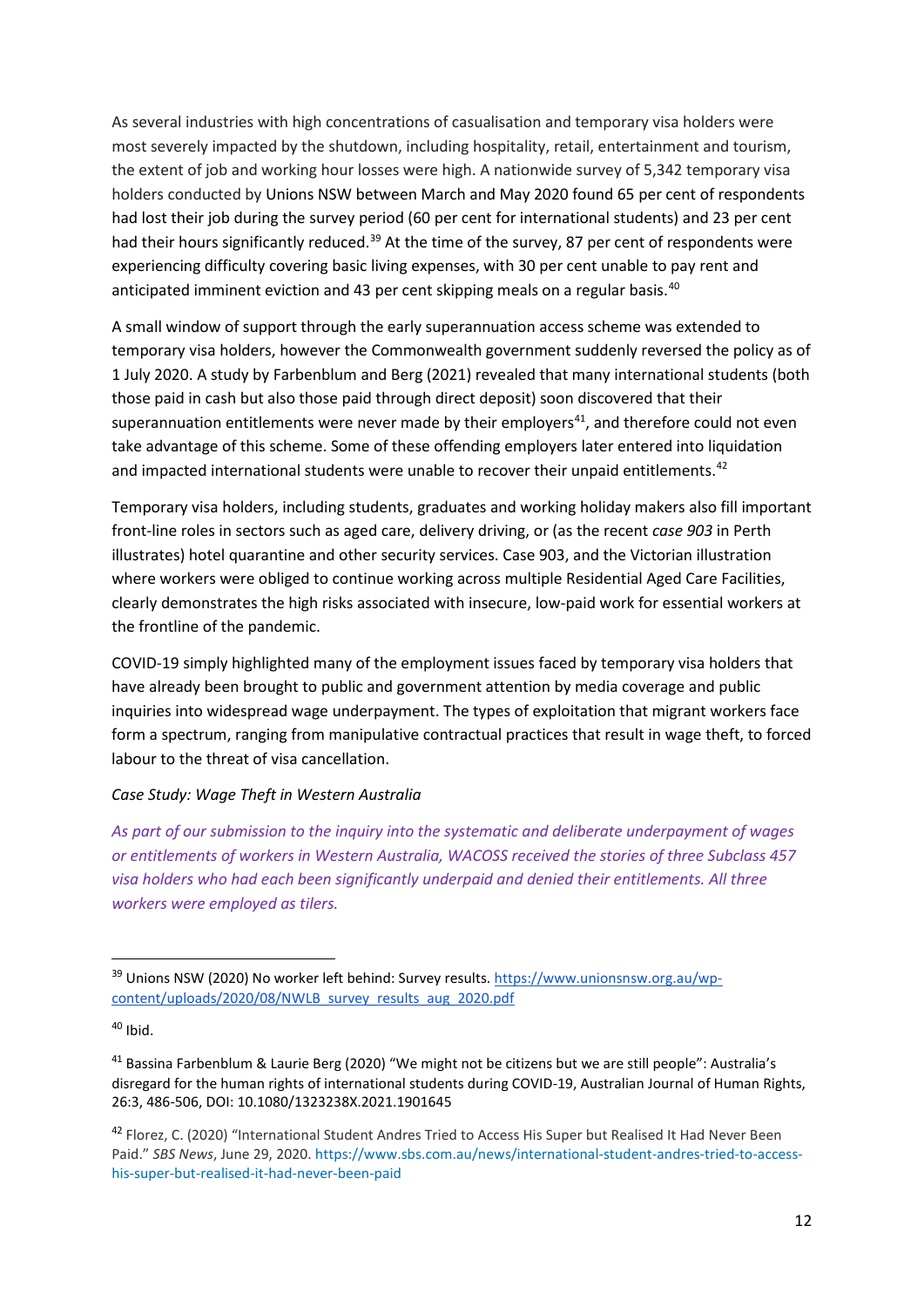*The first, who was employed between June 2016 and May 2017, was not paid salary entitlements to the value of \$19,027.36. This included unpaid wages and annual leave. During that period, his employer failed to provide him with payslips and failed to make any contributions to the worker's superannuation fund. The employer alleged that the payments were delayed due to cash flow problems. After the worker engaged legal assistance, a settlement was negotiated and the employer paid the entire amount claimed.*

*The second tiler was the subject of wage theft from approximately May 2014 to April 2016. The employer hired him on the verbal agreement that in exchange for visa sponsorship he would not be paid the full salary stipulated in his contract of employment. Under his contract, his annual salary was \$94,400, but he was instead paid approximately \$60,000 per annum. In addition to unpaid wages and forced 'cash back' payments to his employer, the worker was required to pay for his own insurance. That total value of his claim across his entire period of employment was approximately \$93,000. The matter was settled privately.*

*The third was the subject of wage theft from December 2016 to February 2019. He was required to pay all costs in relation to his Subclass 457 visa application, including:*

- *· The Standard Business Sponsorship and Nomination application fees payable to the Department of Home Affairs;*
- *· The migration agent's fees for the Standard Business Sponsorship and Nomination applications; and*
- *· Payments towards staff training, as a requirement for the employer obtaining approval as a Standard Business Sponsor.*

*Under the Migration Act 1958, all of the above costs must be paid by the employer, not the visa applicant. The employer required the worker to pay all of these costs in exchange for visa sponsorship.*

*The worker was also required to make regular cash payments to his employer and was not paid for a number of hours worked. He was never paid annual leave, sick leave for any days absent from work due to illness and was not paid all superannuation amounts owed to him. The worker calculated the amount owed to him to total approximately \$50,600. At the time of writing the submission, March, 2019, no outcome had been reached.[43](#page-12-0)*

WACOSS welcomes the removal of the 40 hours per fortnight work restriction for international students, as this will help relieve the pressure that pushes many into the cash economy. However, a lack of effective regulatory enforcement for non-compliant employers in Australia contributes to ongoing migrant worker exploitation — predominantly through underpayment — and the impacts of COVID-19 threaten to exacerbate this. According to the Sydney Policy Lab, "when it comes to ensuring fair wages and conditions, Australia has a well-documented enforcement gap between the number of workers experiencing exploitation and the number of actions taken against employers to ensure compliance. On top of the personal cost to families and communities, wage underpayments alone have been estimated to cost the Australian economy \$1.35 billion each year, particularly in

<span id="page-12-0"></span> <sup>43</sup> WACOSS (2019) [Inquiry into Wage Theft in Western Australia.](https://wacoss.org.au/wp-content/uploads/2019/03/Inquiry-into-Wage-Theft-in-Western-Australia.pdf) Submission.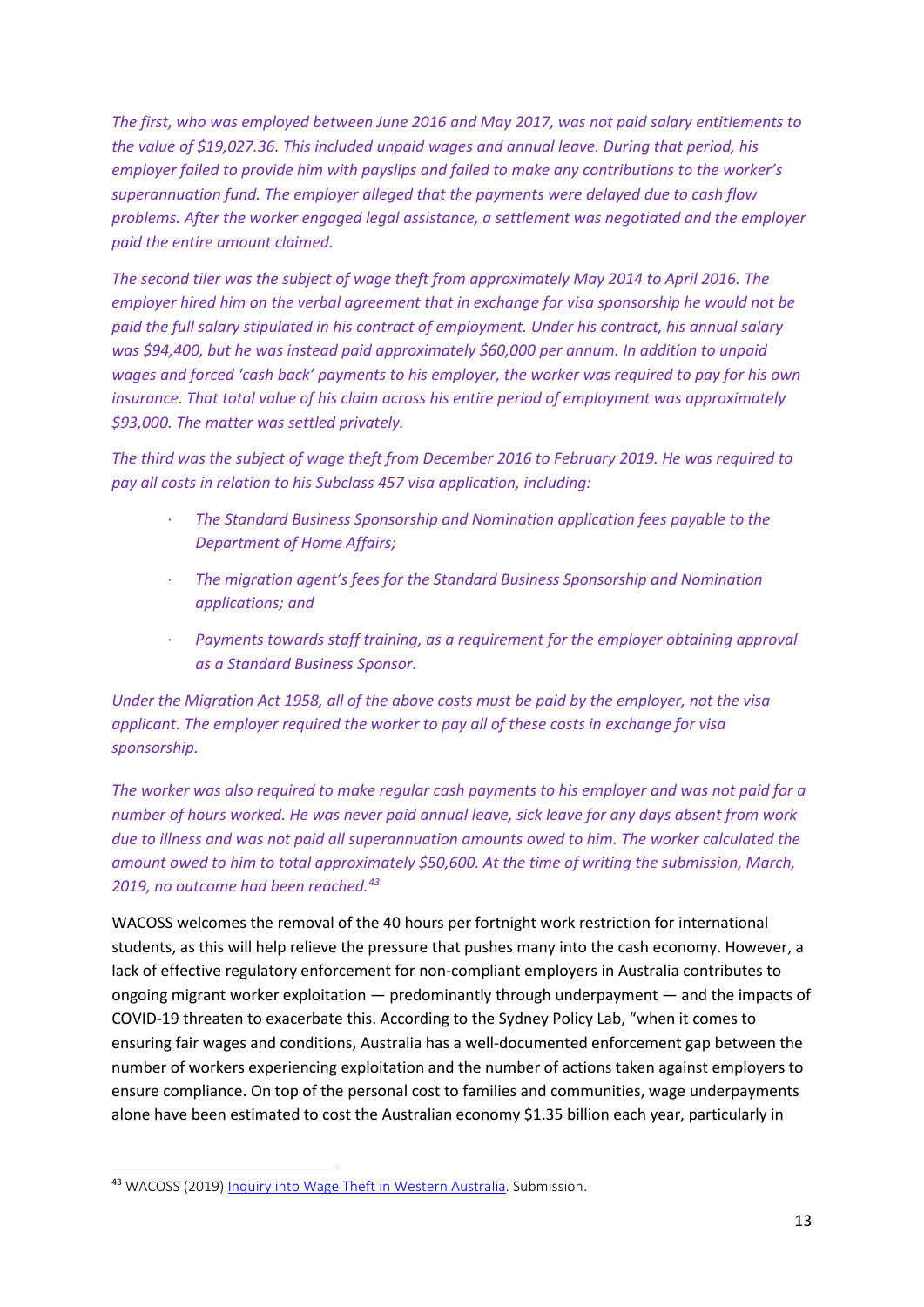sectors with high proportions of migrant and other precarious workforces, such as construction, retail, and accommodation and food services."[44](#page-13-0)

Following the *Migrant Worker Taskforce Inquiry* and final report in 2019,[45](#page-13-1) the Australian federal government endorsed all 22 proposed recommendations; however, no reforms have been implemented to date. WACOSS recommends that the Government allocate sufficient time and resourcing to establish a whole of government mechanism to further the work of the Migrant Workers' Taskforce and implement the recommendations in the final report.

# **Recommendation: Allocate sufficient resources to establish a whole of government mechanism to further the work of the Migrant Workers' Taskforce and implement the recommendations in their final report.**

## **2.3 Indigenous workers**

The gap in economic participation and life outcomes for Aboriginal people in Western Australia remains significant. This is in part a legacy of the impacts of past policies and practices, part a consequence of health, education and support service systems that are inappropriate or inadequate to meet levels of need, and part simply a consequence of lack of opportunity and poverty. Fear and lack of trust also play a critical role in lower rates of access to universal and secondary support services, particularly when it comes to justice and child protection services that many families associate with former stolen generation practices.

There is a lack of representative, meaningful and timely data on the Indigenous Australian workforce and the impact of the COVID-19 on employment and economic participation. To try and fill this gap, the Minderoo Foundation commissioned Deloitte Access Economics to quantify the economic impact through forecasting and modelling from 2016 economic data.<sup>[46](#page-13-2)</sup> Key findings include:

- An estimated 14,400 Indigenous workers lost their jobs in the first three months of the COVID-19 pandemic
- New South Wales, Queensland and Western Australia experienced the greatest Indigenous job losses.
- Indigenous Australians were less likely to qualify for JobKeeper due to a higher number being employed on a casual basis for less than 12 months
- Overall employment impacts are expected to set back progress against Australia's Closing the Gap employment targets by at least two years $47$

<span id="page-13-0"></span> <sup>44</sup> Chaudhuri, U. & Boucher, A. (2021)

<span id="page-13-1"></span><sup>45</sup> Commonwealth of Australia (2019) *[Report of the Migrant Workers' Taskforce](https://www.ag.gov.au/sites/default/files/2020-03/mwt_final_report.pdf)*

<span id="page-13-2"></span><sup>&</sup>lt;sup>46</sup> Minderoo Foudation (2021) [The impacts of COVID-19 on the Indigenous Workforce](https://cdn.minderoo.org/content/uploads/2021/03/19112119/The-impacts-of-COVID-19-on-the-Indigenous-Workforce.pdf)

<span id="page-13-3"></span> $47$  Ibid.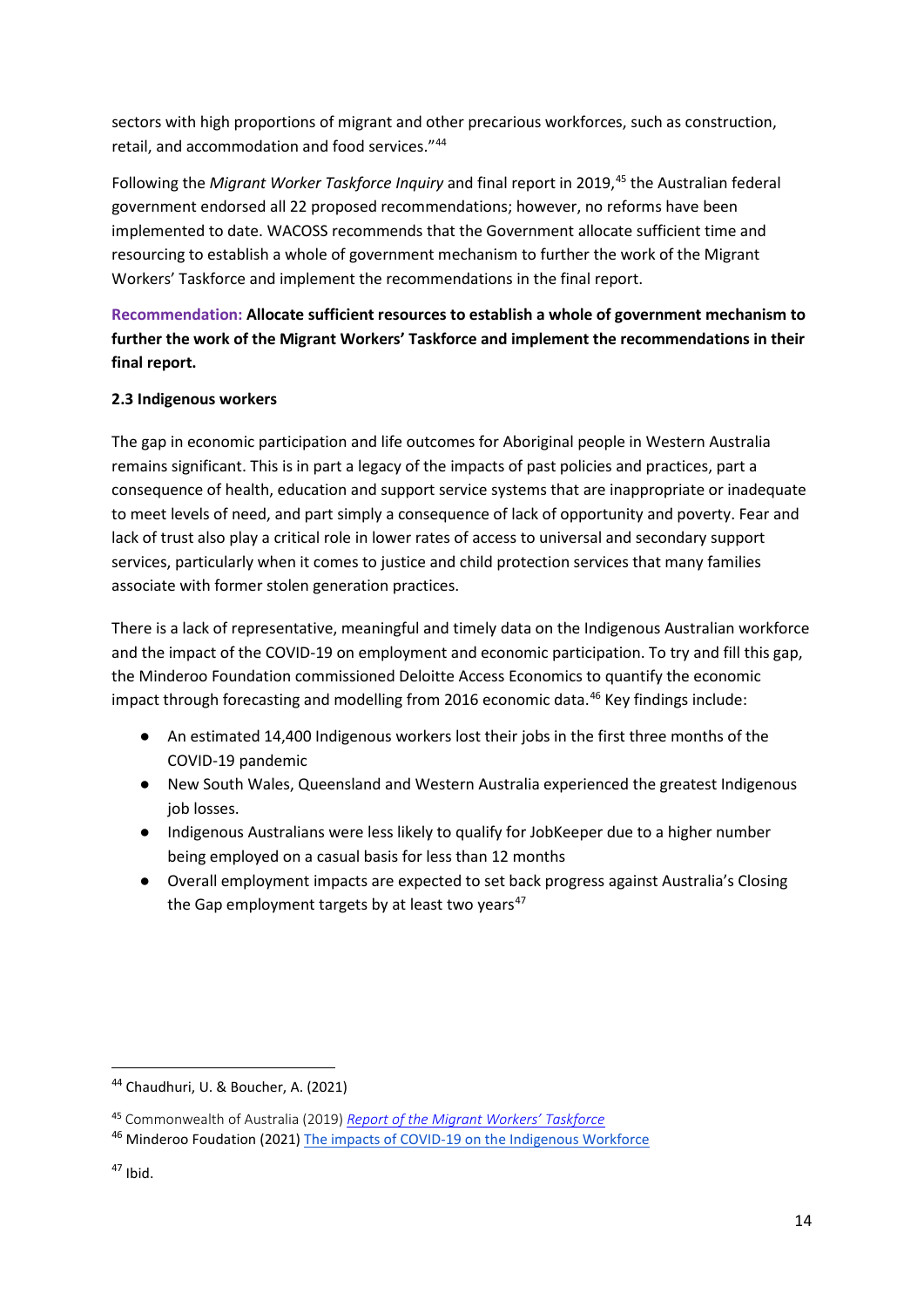Indigenous workers are also more concentrated in casual and insecure jobs, at 35 per cent of the Indigenous workforce, compared to the non-Indigenous workforce, at 25 per cent.<sup>[48](#page-14-0)</sup> Within the industries most affected by COVID-19 response measures, Indigenous workers are substantially more likely to be casual than their non-Indigenous counterparts (60% and 48% respectively). [49](#page-14-1) The short-term outcome of these cumulative job insecurity risks are demonstrated in the rising in proportion of the Indigenous working age population receiving an unemployment payment increased by 7.5% (reaching 26.3%) between February and May 2020. The same measure in the non-Indigenous population increased by only 4.8% (reaching  $9.3\%$ ).<sup>[50](#page-14-2)</sup>

There is a strong argument for a greater focus on Aboriginal employment in health, education and community services. Investing in the Indigenous health force can help ameliorate risks, reduce impacts and improve health outcomes by providing culturally relevant information and culturally safe forms of care. Given the projected growth of the service and caring economy, and disproportionately high levels of need for services and support by Aboriginal families and communities, the development of a human services workforce also offers an excellent opportunity for increasing economic participation, helping develop more sustainable and resilient local economies.

It has been widely recognised that in working towards the Closing the Gap targets and outcomes, <sup>[51](#page-14-3)</sup> Aboriginal workers in culturally secure community-controlled organisations are more likely to be effective in closing gaps in health, education and employment outcomes as they have lived experience in and a deep understanding of the communities they serve. This includes cultural, social and linguistic knowledge and skills that set the workforce apart from other health professional groups. [52](#page-14-4)

The numbers of Indigenous health workers and health practitioners are growing, but at a slower pace than overall Indigenous population growth. Following the same trend across the community services sector, the cohort is also ageing, and fewer people are entering the workforce. There is a clear role for government to commission appropriate employment support services at a local or regional level to ensure Indigenous health staff remain in employment where they are most needed. Existing Aboriginal organisations may be best placed to deliver this support, and the Aboriginal community-controlled health sector has a strong record of outcomes in this area.

<span id="page-14-0"></span> <sup>48</sup> Markham, F., Smith, D. & Morphy, F. (2020). Indigenous Australians and the COVID-19 crisis: perspectives on public policy, Topical Issue no. 1/2020, Centre for Aboriginal Economic Policy Research, Australian National University, Canberra.

<span id="page-14-1"></span><sup>&</sup>lt;sup>49</sup> Dinku, Y., Hunter, B., Markham, F. (2020). Implications of COVID-19 for the Indigenous labour market, Research and Policy Brief No. 1, Supply Nation.

<span id="page-14-2"></span> $50$  Ibid.

<span id="page-14-3"></span><sup>51</sup> Australian Government (2021) *[Closing the Gap Targets and Outcomes](https://www.closingthegap.gov.au/closing-gap-targets-and-outcomes)*

<span id="page-14-4"></span><sup>52</sup> Lowitja Institute for the Close the Gap Campaign Steering Committee (2021) *Close the Gap Campaign Report 2021*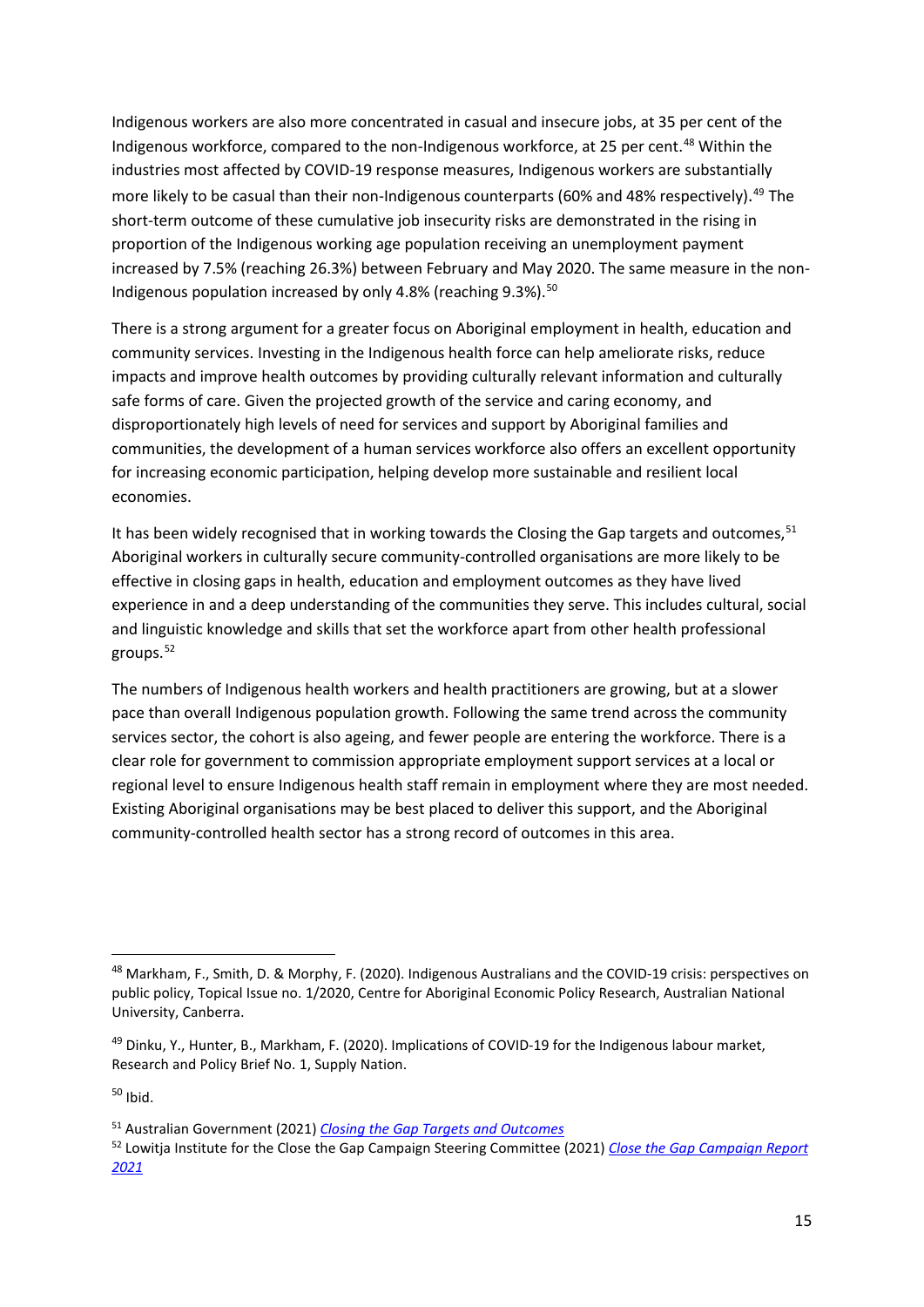**Recommendation: Develop a generational Aboriginal workforce development strategy that sets targets, provides incentives and support to increase Aboriginal employment and expand the role of Aboriginal community-controlled organisations delivering human services contracts.**

### **2.4 Young People**

Casualisation is endemic in industries that tend to employ young people, such as hospitality, retail, and accommodation services, which have been hardest hit by COVID-19 restrictions. Half of workers aged 18-24 are on casual contracts, 79 per cent of which are concentrated in the most-affected industries. <sup>[53](#page-15-0)</sup> A high proportion of casual employees in these industries have also held less than 12 months' service for their current employer. According to Churchill (2021), more than 46 per cent of casual employees in the accommodation and food services industry, 36 per cent of employees in retail and 33 per cent of employees in arts and recreation had been employed for less than 12 months.<sup>[54](#page-15-1)</sup> Thus, many young people lost their jobs due to the industries they were employed in while also being ineligible for the JobKeeper wage subsidy.

Borland (2021) argues that young people are experiencing more persistent negative consequences from COVID-19 than other groups. The impact has been concentrated on a loss of full-time employment for young people not studying full-time. Young people who have completed their fulltime education are finding it increasingly difficult to move into employment as a result of the impact of COVID-19; thereby exacerbating the long-run trend underway since the Global Financial Crisis (GFC).[55](#page-15-2) Young workers in particular experienced long-term career scarring and diminished lifetime earnings following the GFC. The jobs lost during that crisis were eventually replaced by ones that were much more precarious and with worse conditions. Then, as now, young and female workers were more likely to lose their jobs.

The Youth Affairs Council of Western Australia (YACWA) conducted a survey on the impacts of COVID-19 on young people in Western Australia and found that 44 per cent of respondents have experienced a loss of income.<sup>[56](#page-15-3)</sup> As such, 38 per cent are unable to buy essential supplies, 19 per cent are unable to buy essential medicine, and an overwhelming 91 per cent of respondents have experienced impacts on their mental health and stress levels.

The future of young Australians is being shaped by an economy that no longer provides the job and income security that were standard features for their parents and grandparents. Full-time permanent employment is out of reach for far too many young Australians. They are bearing the brunt of the many social consequences that arise from precarious employment, ranging from more

<span id="page-15-0"></span><sup>&</sup>lt;sup>53</sup> Melbourne Institute (2020). 'Jobless and distressed: the disproportionate effects of COVID-19 on young Australians', Melbourne Institute Research Insight: 26/20

<span id="page-15-1"></span><sup>&</sup>lt;sup>54</sup> Churchill, B. (2021) 'COVID-19 and the immediate impact on young people and employment in Australia: A gendered analysis', Gender, Work and Organization, 28 (2): 783-794[, https://doi.org/10.1111/gwao.12563](https://doi.org/10.1111/gwao.12563)

<span id="page-15-2"></span><sup>55</sup> Borland, J. (2021). [Labour market snapshot #76.](https://drive.google.com/file/d/1kE4f5qxNQwdh5Xp_6l2Cu-HrjiZvfkrB/view) University of Melbourne

<span id="page-15-3"></span><sup>56</sup> Youth Affairs Council of Western Australia (2020). 'Impacts of COVID-19 on young people in Western Australia: Feedback from the YACWA COVID-19 Youth Survey', [https://www.yacwa.org.au/wp](https://www.yacwa.org.au/wp-content/uploads/YACWA-COVID-19-YouthSurvey.pdf)[content/uploads/YACWA-COVID-19-YouthSurvey.pdf](https://www.yacwa.org.au/wp-content/uploads/YACWA-COVID-19-YouthSurvey.pdf)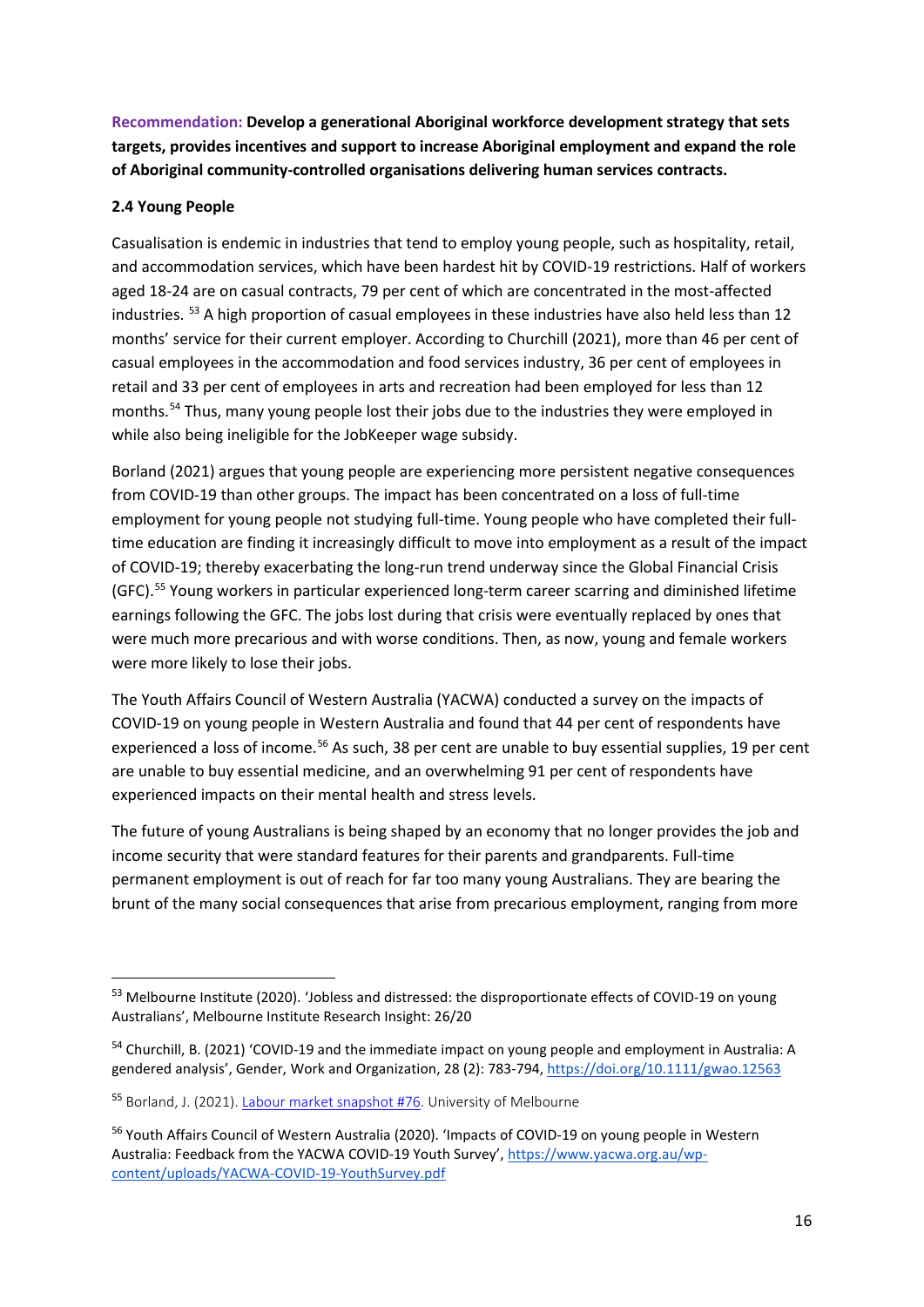frequent mental health and anxiety concerns to increases difficulties engaging in the community to delaying the start of their own families.<sup>[57](#page-16-0)</sup>

# **Recommendation: Develop targeted educational campaigns for young people on their workplace rights and provide easy access to mechanisms for reporting maltreatment and underpayment.**

## **3. The aspirations of Australians including income and housing security, and dignity in retirement**

Job security is foundational to the achievement of security in other aspects of the lives of Australians - including financial, housing, energy, health and food security. Job security plays a critical role in our identity, our sense of purpose and of contributing and being valued within our community. As such, job security underpins our mental health and wellbeing, the stability of our families and relationships, and our capacity to raise the next generation and build a brighter future.

Insecure work contributes little if anything to these aspirations. While at times it can make sense as a short-term choice to meet a goal or support a transition, it has little to offer as an ongoing way of life. For the vast majority of Australians in insecure work, it is a grim necessity, not a lifestyle choice. A nation within which an increasing proportion of our citizens are forced to live from week to week and hand to mouth, in which our children cannot hope to have the standard of living we have taken for granted, is not something we should knowingly create through our actions (or inaction).

As a nation we need to rethink our approach to workplace policy to curb the growth of insecure work and financial insecurity. We need to do so to address the impacts of stagnant wages on economic growth, to ensure our resilience and sense of common purpose in the face of the next pandemic, natural disaster or economic crisis. We should do so from a moral basis, because it reflects our Australian values and way of life – to ensure that the ultimate outcome of our collective efforts is to improve the living standards and enhance the contribution made by all of our citizens.

Job insecurity hinders attempts at asset building and increasing financial resilience, especially when individuals and families are encouraged or forced by policy to draw down their savings to survive prolonged bouts of reduced working income or unemployment. This is particularly pertinent in the current COVID era of instantaneously imposed lockdowns and snap restrictions that result in unanticipated loss of work and income for those employed in highly casualised industries such as tourism, hospitality and retail.

## **3.1 Income security**

Income security is foundational to the wellbeing of individuals and families because it provides them with the financial resilience to weather economic shocks, disasters and adverse life events. Income security also provides the basis for individuals to invest in education and training to improve their productivity and the value they add to our community. It also supports and enables longer term financial commitments to secure a home, plan for retirement, or invest in the capacity and development of the next generation.

The story of 'workplace flexibility' has largely been a one-way street for the majority of workers, where the flexibility to change hours and expenditure has largely benefitted employers. Only a minority of highly skilled professionals have been in a position to rearrange their work hours to meet

<span id="page-16-0"></span> <sup>57</sup> Martin, J. C., Lewchuk, W. (2018) The Generation Effect: Millennials, employment precarity and the 21st Century workplace. McMaster University and PEPSO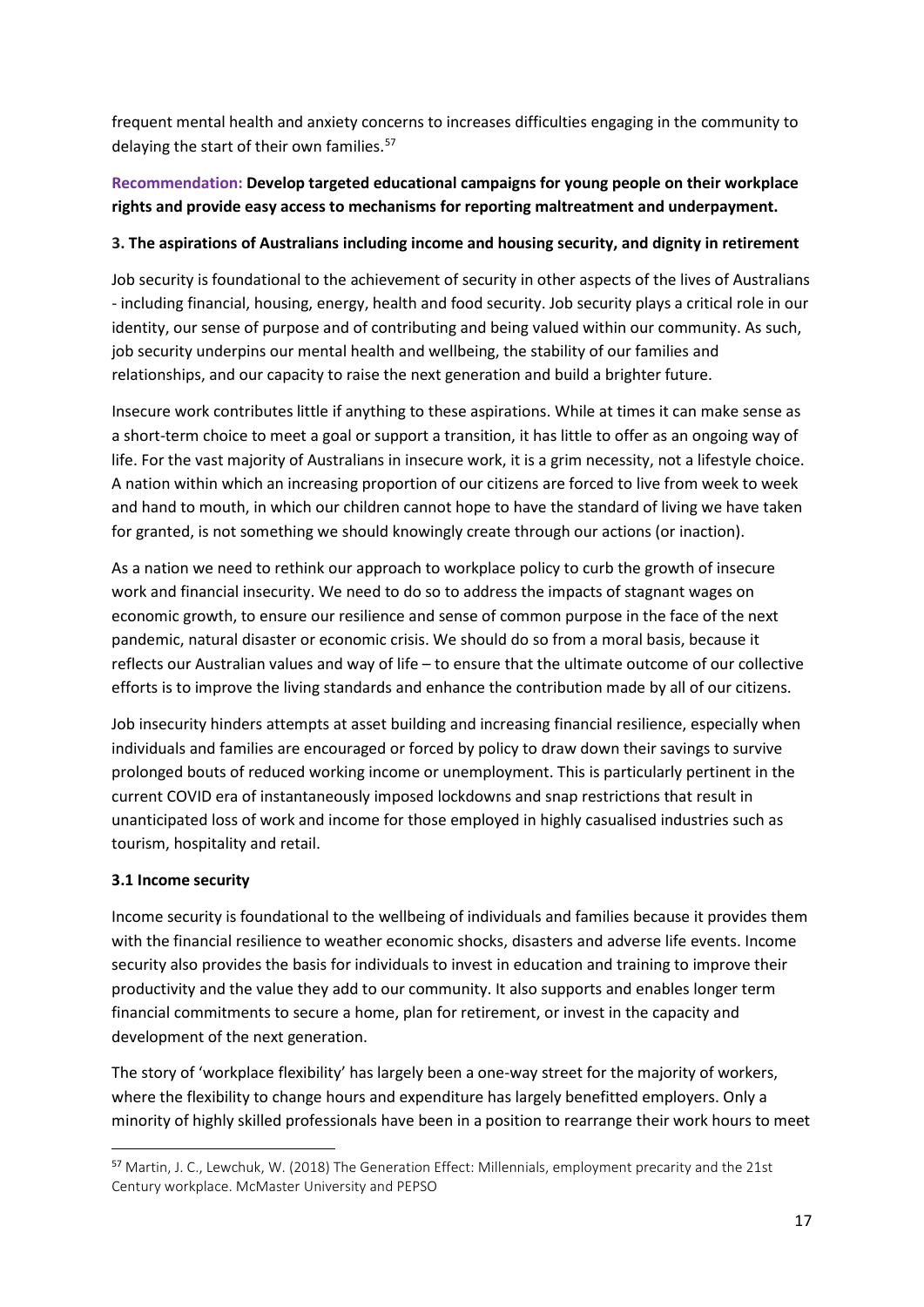care and family commitments or improve their quality of life. In practice, the short-term economic benefit to businesses of greater flexibility may be undermined by the longer-term impacts on loyalty, productivity and reputation. Similar patterns hold true in terms of the international competitiveness of our economy, as the rise of insecure work threatens efforts to progress toward a more advanced economy.

In terms of impact on wages and income, precarious employment has been strongly linked with the prevalence of exploitation, underpayment and wage theft. It is also a major factor underlying the current skills shortages across the community services sector, particularly in regional areas.

## **3.2 Housing Security**

Access to safe, secure and affordable shelter is essential for people to be able to fully engage in our community. Stable tenancies are crucial to support positive outcomes in areas like health and wellbeing, education and employment. Conversely, insecurity and instability in housing creates the circumstances for increased hardship and entrenched disadvantage. An emerging body of international research suggests that housing is associated with many aspects of social and economic life, including personal and family wellbeing, mental and physical health, economic participation, social connectedness, community functioning, sustainable cities and social cohesion.<sup>[58](#page-17-0)</sup> In order to secure safe and affordable housing, Australians need a steady form of income that enables them to not only meet their housing needs, but also pay for other essential living costs that form the basis for a healthy life.

The Australian Housing and Urban Research Institute (AHURI) conducted an Australia-wide analysis of the consequences of underemployment for housing security using data from the first nine waves of the Household, Income and Labour Dynamics in Australia (HILDA) survey.<sup>[59](#page-17-1)</sup> The analysis revealed a statistically significant and strong association between underemployment (which is correlated with insecure employment, especially causal contracts) and housing insecurity. As underemployed workers in casual and temporary jobs endure irregular schedules and intermittent employment and low or volatile incomes, they are therefore more likely than their adequately employed counterparts to experience difficulties meeting fixed commitments such as rent and mortgage payments. Similarly, underemployed households are more likely to experience hardship meeting utility bill payment requirements and have difficulty saving.<sup>[60](#page-17-2)</sup> The higher odds of rental payment arrears among the underemployed may indicate problems of cash flow stemming from insecure earnings and delayed or limited access to income support.

The combination of unaffordable housing, a rising housing market and tighter conditions on mortgages requiring proof of ongoing long-term employment contracts means that precarious workers are structurally locked out of home ownership. Young workers face increasing intergenerational inequity as both housing and long-term employment become increasingly

<span id="page-17-0"></span> <sup>58</sup> Hulse, K. and Saugeres L. (2008). Housing insecurity and precarious living: an Australian exploration: Final report. Australian Housing and Urban Research Institute.

<span id="page-17-2"></span><span id="page-17-1"></span><sup>&</sup>lt;sup>59</sup> Campbell I., Parkinson, S. and Wood, G. (2014) Underemployment and housing insecurity: an empirical analysis of HILDA data, AHURI Final Report No.230. Melbourne: Australian Housing and Urban Research Institute.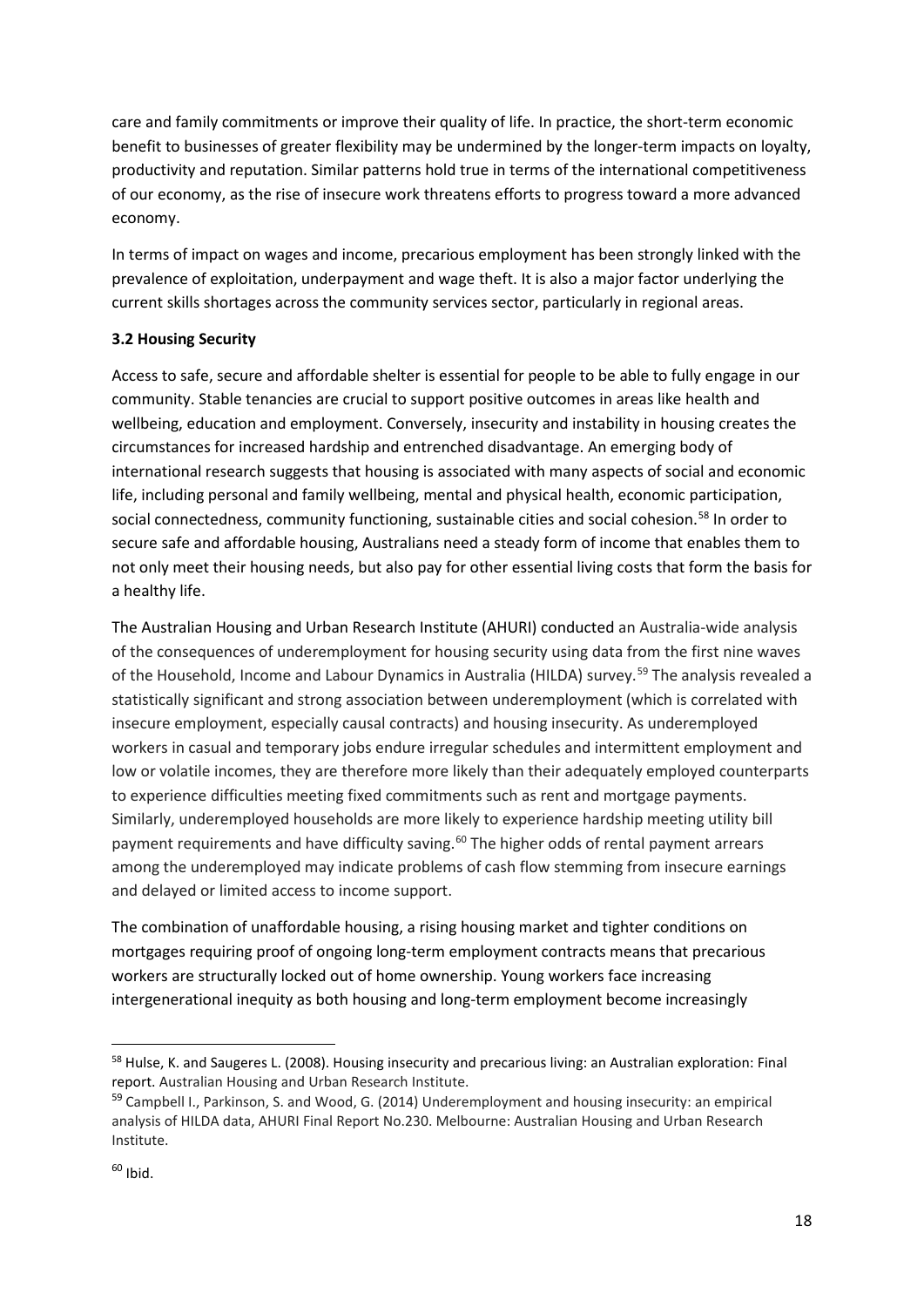unattainable, and increasingly it is only those who can access wealth within their family for a deposit and a professional position with a long-term contract who can secure a deposit to buy a house in any Australian capital city.

A combination of high rents and low or volatile income can cause people to live in substandard housing and may impact their ability to afford other necessities like food and medical bills. Western Australia is currently witnessing increasing demand for social and affordable housing tenancies amid steady rises in rental prices. Median rents in Perth have been increasing since the end of 2018, with 2020 seeing a sizeable uptick. At the same time, the rental vacancy rate has been in freefall since 2017. The COVID crisis saw a significant number of Western Australians returning home in 2020, compounding the pressure on the rental vacancy rate.

The annual Anglicare Rental Affordability Snapshot takes a 'snapshot' on a given day of the rental market and examines whether the properties being advertised are both affordable for a range of different low income types and whether those properties are appropriate for the composition of their household.<sup>[61](#page-18-0)</sup> Since 2020, the report found that median rents had increased in the Perth Metro area by 16 per cent from \$370 to \$430, in the South West and Great Southern by 12 per cent from \$330 to \$370, and in the North West by 17 per cent from \$470 to \$550. Rental prices are predicted to continue to rise by an additional 10 to 15 per cent throughout 2021. Landlord decisions to increase rents can trigger involuntary moves for low-income renters which incurs its own set of costs, including bond (typically four weeks' rent, paid in advance), disconnection and reconnection of utilities, cleaning service fees and removalists or vehicle hire. For those living on already stretched budgets, the costs of increased rent or moving can heighten the risks of financial hardship, falling into marginal housing, overcrowding or homelessness.<sup>[62](#page-18-1)</sup>

The Productivity Commission describes rental affordability as a "driver of disadvantage" for low-income households.<sup>[63](#page-18-2)</sup> The more of their income that households must dedicate to covering housing costs, the less they will be able to spend on other essentials like food, energy and health. It can also mean that any slight increase in their rent can have a dramatic impact on their ability to stay in a property and maintain the important connections they have established throughout their local community, along with their proximity to jobs and services.

# **Recommendation: Introduce a conversion scheme that strengthens causal and fixed-term contract employees to convert to permanent employment.**

## **3.3 Dignity in Retirement**

Financial security and resilience are also affected by the introduction of short-term and illconsidered policy measures such as the temporary early access to superannuation that has resulted in almost 3 million Australians accessing their super savings to meet short-term financial needs

<span id="page-18-0"></span> <sup>61</sup> Anglicare WA (2021) Rental Affordability Snapshot – Western Australia

<span id="page-18-1"></span><sup>&</sup>lt;sup>62</sup> Productivity Commission (2019) Vulnerable Private Renters: Evidence and Options, Commission Research Paper, Canberra.

<span id="page-18-2"></span> $63$  Ibid.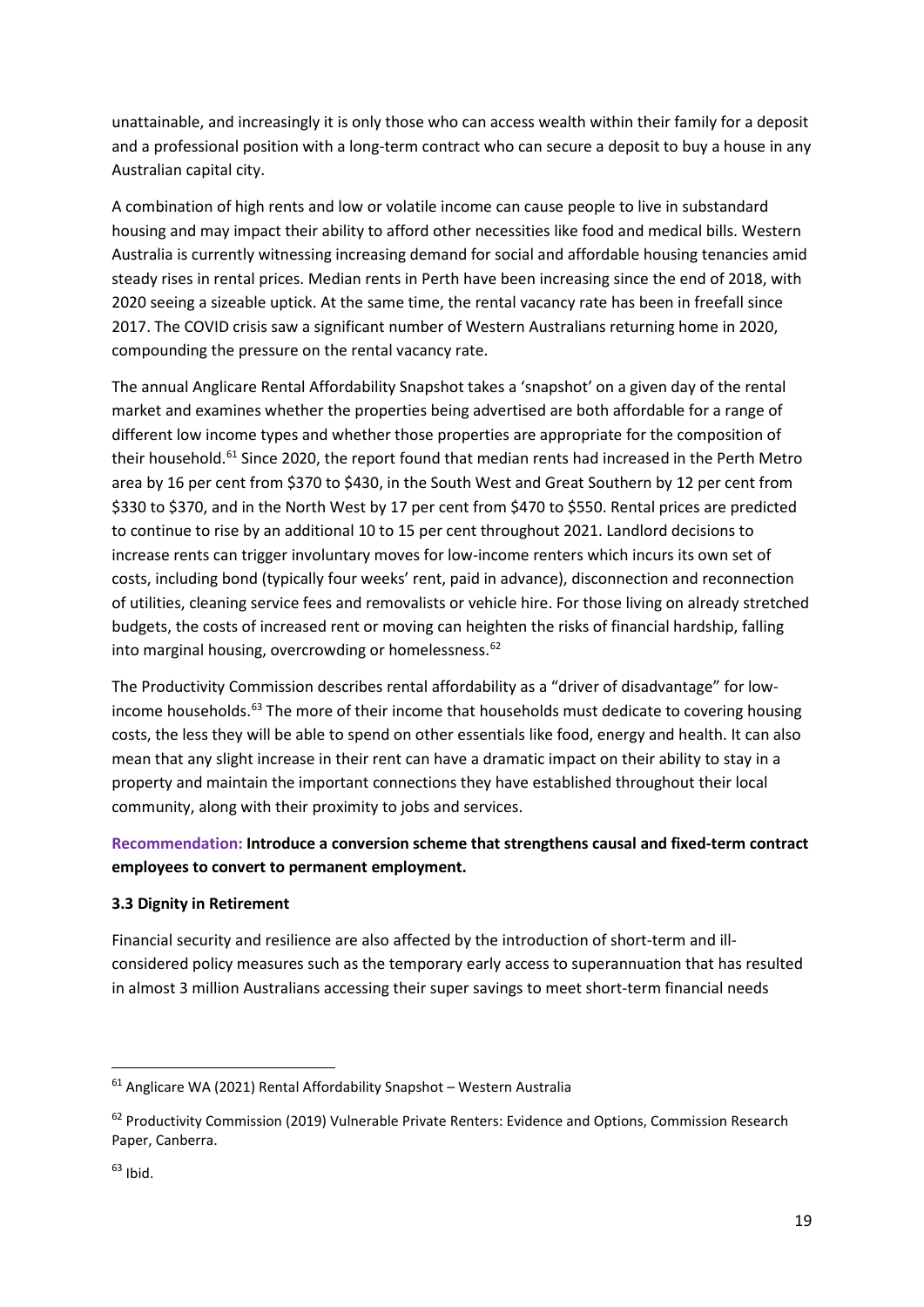during the COVID crisis. This will clearly impact the long-term compound interest on their superannuation balance and therefore their ability to secure a dignified retirement.

Australians who have worked throughout their adult lives, paid their taxes and contributed to their communities have a right to expect as citizens they will be granted dignity in retirement. Insecure work is undermining the capacity of Australian workers to provide for their retirement years. If current circumstances continue, we risk seeing many of today's young workers and working families facing poverty and financial hardship in retirement. Today the fastest growing cohort facing homelessness and poverty in age are women over 55. Increasing numbers of Australians are facing retirement without owning their own homes, unable to access affordable rental, and facing ongoing financial hardship.

Australia faces an emerging challenge with an ageing population, as the proportion of those in retirement and within the aged care system increases relative to the working age population. Our capacity to provide care and economically support an ageing population is diminished when, as currently predicted, we see fewer people retiring owning their own homes and having sufficient superannuation savings and assets to be able to meet the cost of living and provide for increasing levels of care as they age.

## **4. The interaction of government agencies and procurement policies with insecure work**

In addition to its' responsibilities for national industrial relations and social security policy, and oversight of workplace practices, the Commonwealth Government has specific responsibility for service system design, funding and commissioning in the areas of aged care, childcare and disability services – three of the most vulnerable groups within our community.

As citizens it is reasonable for us to be concerned about the manner in which public funds are used to deliver public services to vulnerable citizens, and to expect the Commonwealth to have a duty of care to both the recipients and the providers of those services while also being accountable for the appropriate and efficient use of those funds. Hence, when it comes to the way that Commonwealth agencies design service systems, commission, contract, register, certify or otherwise provide oversight for those services, report on service outcomes and quality standards, it is fair and reasonable to expect them to ensure that working conditions are conducive to the delivery of quality care services and that workers are not being mistreated, exploited or subject to insecure work arrangements. Public funds for public services should be seen above all to deliver public value, not contribute to the profits of some proponents at the expense of either the workers or the clients of those services. Procurement policies and service system design should not encourage insecure and precarious work.

We face an emerging challenge with growing demand for care services in multiple areas (including aged care and disability services, mental health, early childhood education and care) however we continue to lack clear policy and funding mechanisms for assessing and responding to this growing need. Services are effectively being rationed and service funding reduced in relation to the true cost of care, despite clear evidence that these services are highly valued by citizens, make significant differences to their health, wellbeing and quality of life, and ultimately deliver strong economic outcomes, increase productivity and reduced the longer-term cost of tertiary services.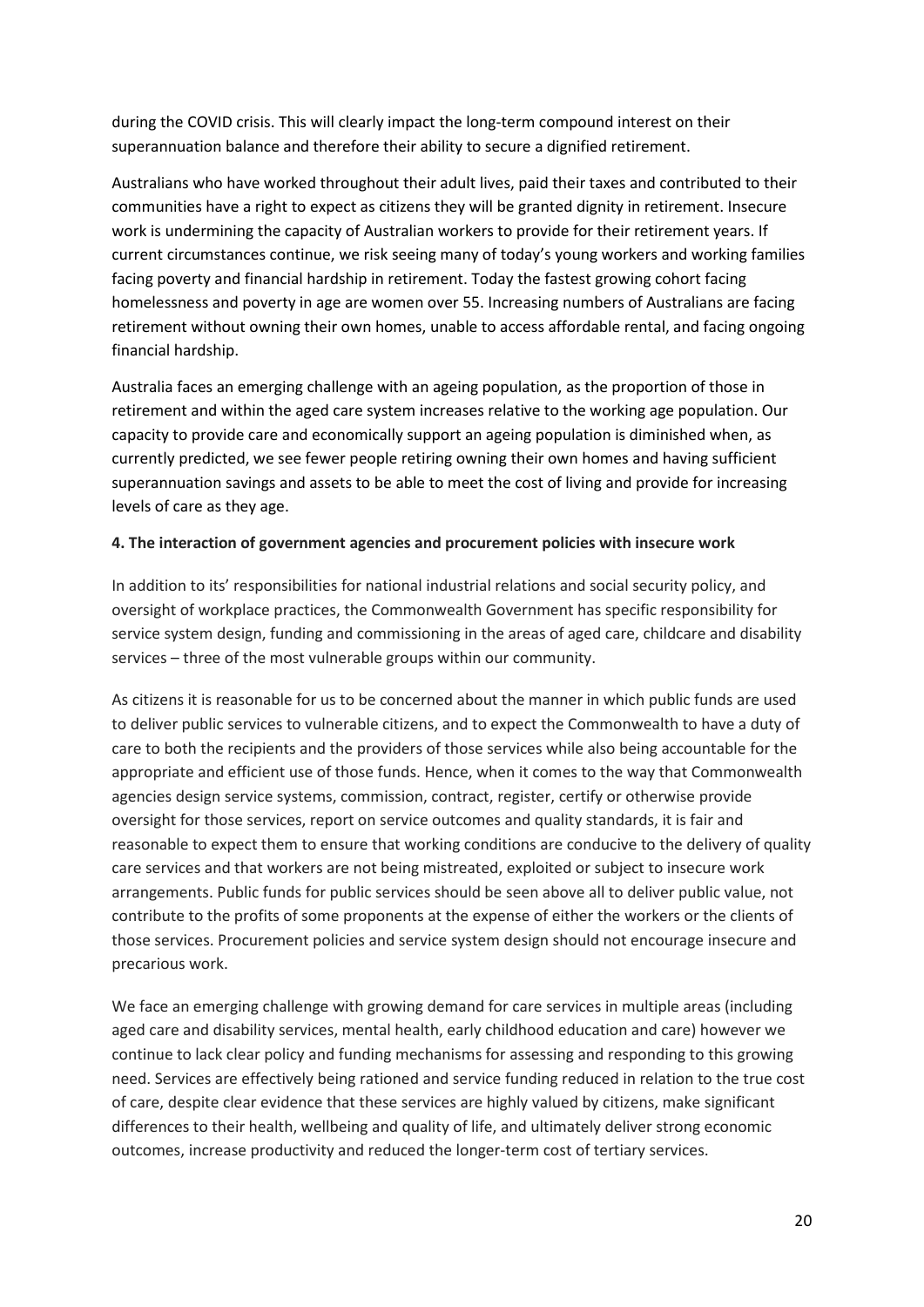While the immediate 'employer' for most of the social service workforce delivering these public services is most likely to be a not-for-profit community-based organisation, service models and employment conditions are effectively determined by the level of government that funds the organisation. As part of addressing job insecurity and to prevent it occurring in the community services sector, State and Federal Governments need to take seriously their position in the 'supply chain' and the fundamental role it has in shaping the activities of the sector. In particular, it needs to consider how policy decisions and contracting practices create an environment where the potential for the exploitation of workers is high, as organisations struggle to meet contractual service level obligations, they are unable to renegotiate or are unable to offer longer term employment contracts when funding agreements are short-term and contract renewals are inevitably late and not subject to meaningful negotiation.

Not-for-profits and others delivering community services face increasing workforce pressures and long-term planning is required to address future workforce needs. For not-for-profits, less than full cost funding of many services has resulted in substantial wage gaps for staff. The challenges in retaining staff threaten the sustainability and quality of services. Greater clarity about funding commitment is an important step in addressing these issues.

The highly insecure nature of the disability sector, for example, is contributing to a number of workforce and sector challenges. A 2018 study of wage theft and underpayment for disability support workers employed under NDIS arrangements found that some of the ways in which disability support work is being organised under NDIS implementation, is leaving employees underpaid for significant amounts of their working time. In particular, it identified the non-payment or underpayment of travel, overtime and administrative tasks of disability support workers.<sup>[64](#page-20-0)</sup>

The study argues that in fact the funding and regulatory environment of the NDIS institutionalises and facilitates the systemic non-payment of working time for homecare workers. A stark example of this was that the only employees in the study who were paid for travel time lost work as their employer's disability services provision was deemed not viable under the new funding arrangements.

We note that this also highlights a particular regulatory gap in the protection of community service workers, in that activities that could be considered wage theft for workers under a different award (for example not being paid for time travelling between different work assignments) are not necessarily covered in the terms of the Social, Community, Home Care and Disability Services (SCHADS) Award. This means that while this lack of payment is unfair and fails to recognise the true costs of service delivery, it may not technically constitute wage theft. This is why governments, as procurers of services and regulators of service quality, need to play a more active role in ensuring the programs and services they design and contract are safe and fair. Moreover, workers need the opportunity to accumulate skills, both to reduce the high turnover rate and to improve the services and outcomes for people with disabilities. That requires some basic assurances of stability and predictability in future employment.

<span id="page-20-0"></span><sup>&</sup>lt;sup>64</sup> Fiona Macdonald, Eleanor Bentham and Jenny Malone (2018) 'Wage theft, underpayment and unpaid work in marketised social care', *The Economic and Labour Relations Review*, Vol. 29(1) 80-96